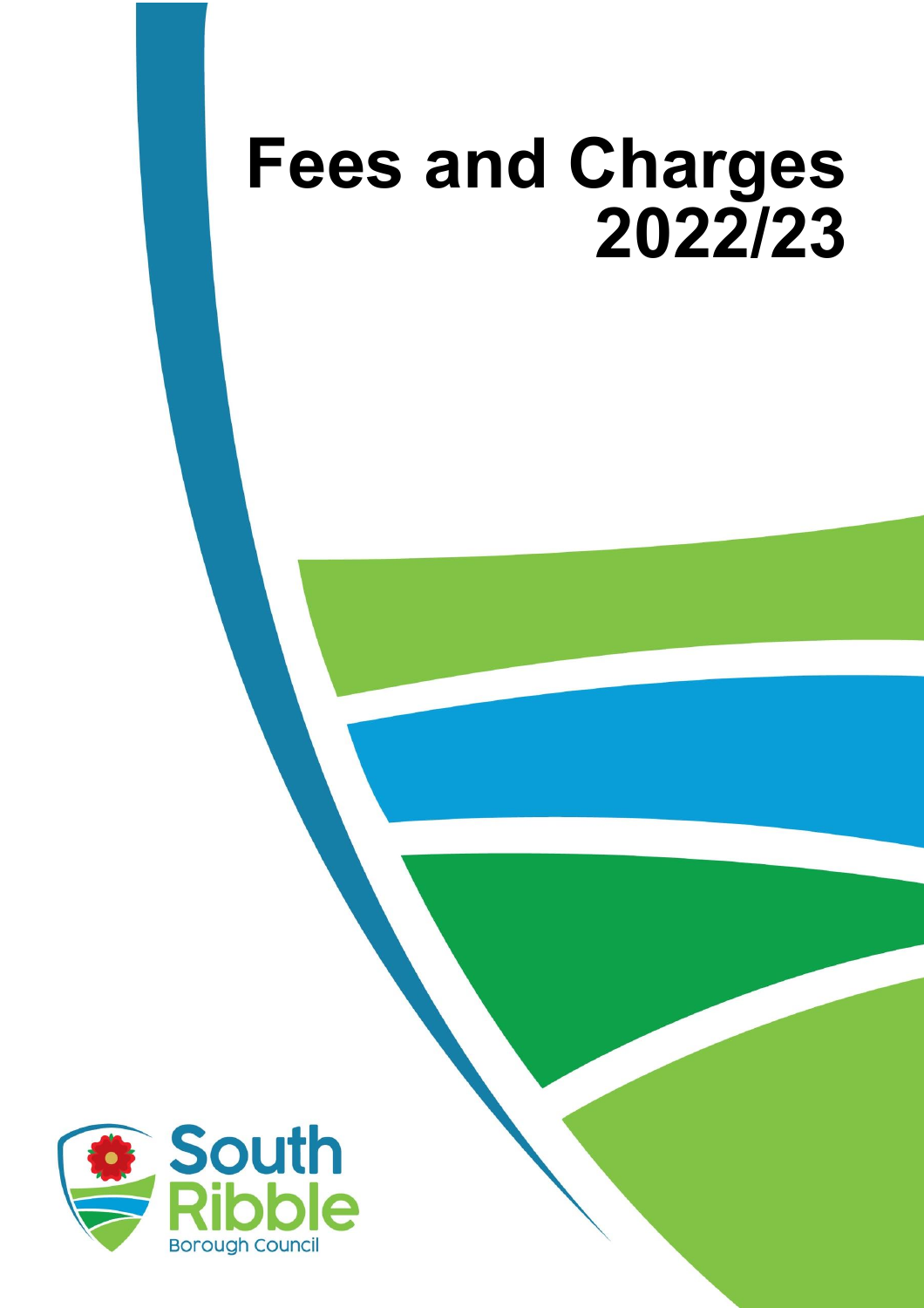# **Contents**

# **VAT References**

| <b>VAT</b>   | <b>Description</b>                          |
|--------------|---------------------------------------------|
| N            | Non-Business - no VAT charged               |
| E            | Exempt - no VAT charged                     |
| 7            | <b>Zero Rated</b>                           |
| <sub>S</sub> | Standard Rate - The fee includes VAT at 20% |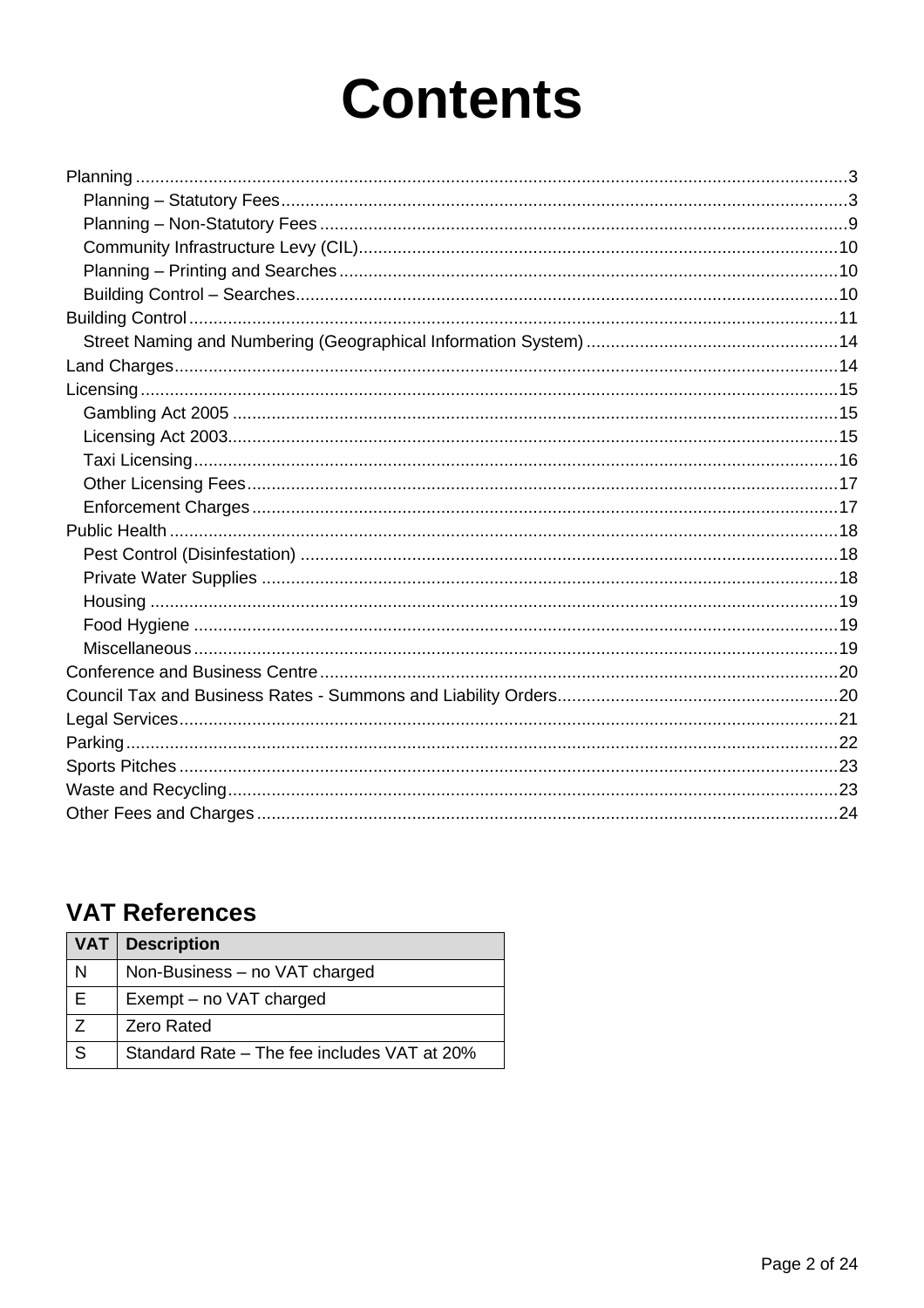# **Planning**

# <span id="page-2-1"></span><span id="page-2-0"></span>**Planning – Statutory Fees**

Note: All of the charges quoted in this section are VAT category N – Non-business, no VAT charged.

| <b>Householder Applications</b> |                      |      |
|---------------------------------|----------------------|------|
| Alterations/extension to a      | Single dwellinghouse | £206 |
| single dwellinghouse,           |                      |      |
| including works within          |                      |      |
| boundary                        |                      |      |

| <b>Outline Applications</b> |                            |                                    |
|-----------------------------|----------------------------|------------------------------------|
| Site area                   | Not more than 2.5 hectares | £462 for each 0.1 hectare (or part |
|                             |                            | thereof)                           |
|                             | More than 2.5 hectares     | £11,432 + £138 for each additional |
|                             |                            | 0.1 hectare (or part thereof) in   |
|                             |                            | excess of 2.5 hectares. Maximum    |
|                             |                            | fee of £150,000                    |

| <b>Full Applications</b>                                                                   |                                                                          |                                       |
|--------------------------------------------------------------------------------------------|--------------------------------------------------------------------------|---------------------------------------|
|                                                                                            | (and First Submissions of Reserved Matters; or Technical Details Consent |                                       |
| Alterations/extensions to                                                                  | Single dwellinghouse (or                                                 | £206                                  |
| dwellinghouses, including                                                                  | single flat)                                                             |                                       |
| works within boundaries                                                                    |                                                                          |                                       |
|                                                                                            | Two or more dwellinghouses                                               | £407                                  |
|                                                                                            | (or two or more flats)                                                   |                                       |
| <b>New dwellinghouses</b>                                                                  | Not more than 50                                                         | £462 for each dwellinghouse           |
|                                                                                            | dwellinghouses                                                           |                                       |
|                                                                                            | More than 50 dwellinghouses                                              | £22,859 + £138 for each additional    |
|                                                                                            |                                                                          | dwellinghouse in excess of 50.        |
|                                                                                            |                                                                          | Maximum fee of £300,000               |
| Erection of buildings (not dwellinghouses, agricultural, glasshouses, plant nor machinery) |                                                                          |                                       |
| Gross floor space to be                                                                    | No increase in gross floor                                               | £234                                  |
| created by the development                                                                 | space or no more than                                                    |                                       |
|                                                                                            | 40 sq m                                                                  |                                       |
|                                                                                            | More than 40 sq m but no                                                 | £462                                  |
|                                                                                            | more than 75 sq m                                                        |                                       |
|                                                                                            | More than 75 sq m but no                                                 | £462 for each 75sq m (or part         |
|                                                                                            | more than 3,750 sq m                                                     | thereof)                              |
|                                                                                            | More than 3,750 sq m                                                     | £22,859 + £138 for each additional    |
|                                                                                            |                                                                          | 75 sqm (or part thereof) in excess of |
|                                                                                            |                                                                          | 3,750 sq m. Maximum fee of            |
|                                                                                            |                                                                          | £300,000                              |
| Erection of buildings (not dwellinghouses, agricultural, glasshouses, plant nor machinery) |                                                                          |                                       |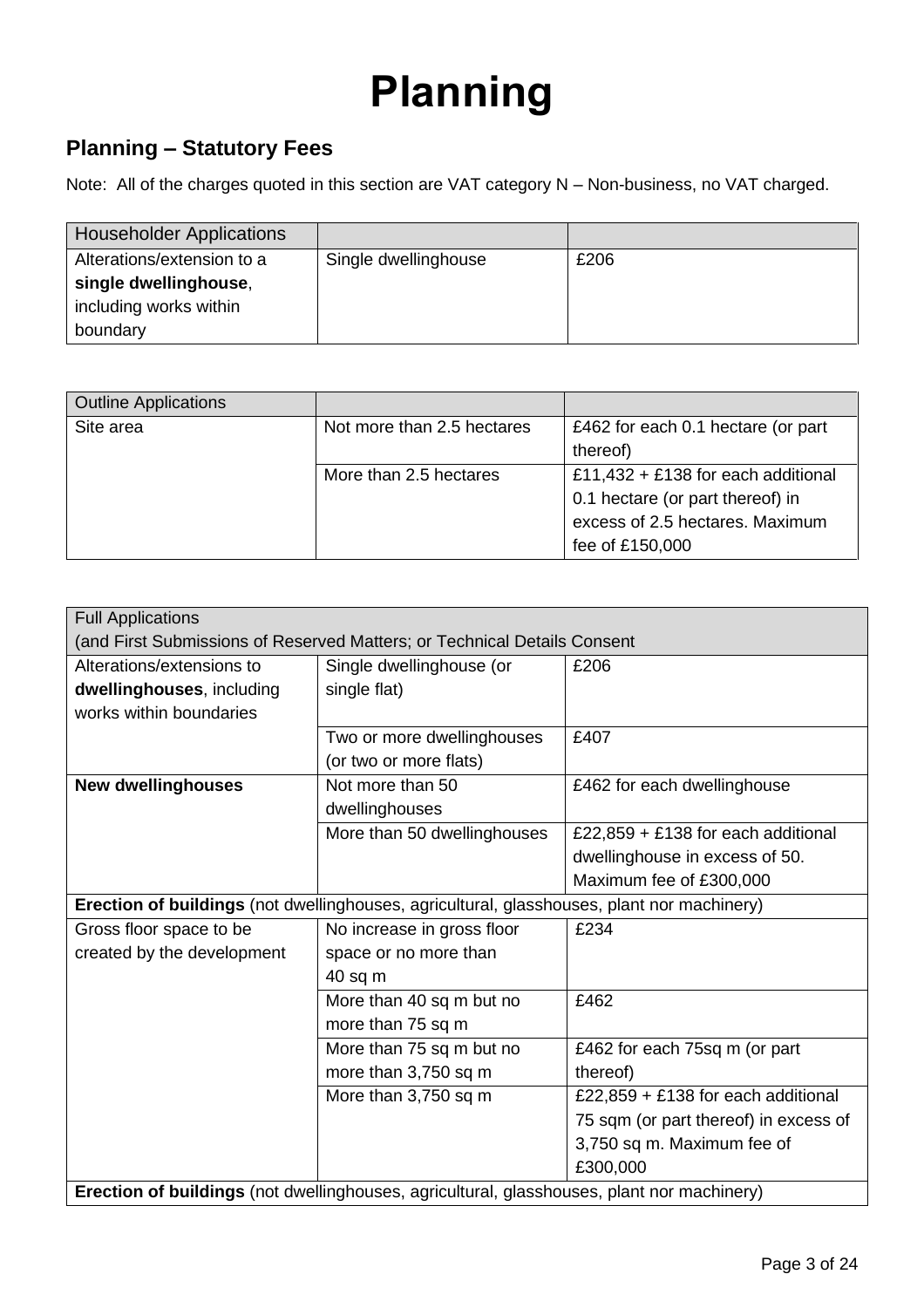| <b>Full Applications</b>                                |                                                                           |                                                                                                     |
|---------------------------------------------------------|---------------------------------------------------------------------------|-----------------------------------------------------------------------------------------------------|
|                                                         | (and First Submissions of Reserved Matters; or Technical Details Consent  |                                                                                                     |
| Gross floor space to be                                 | Not more than 465 sq m                                                    | £96                                                                                                 |
| created by the development                              |                                                                           |                                                                                                     |
|                                                         | More than 465 sq m but not                                                | £462                                                                                                |
|                                                         | more than 540 sq m                                                        |                                                                                                     |
|                                                         | More than 540 sq m but not                                                | £462 for first 540 sq m + £462 for                                                                  |
|                                                         | more than 4,215 sq m                                                      | each additional 75 sq m (or part                                                                    |
|                                                         |                                                                           | thereof) in excess of 540 sq m                                                                      |
|                                                         | More than 4,215 sq m                                                      | £22,859 + £138 for each additional                                                                  |
|                                                         |                                                                           | 75 sq m (or part thereof) in excess of                                                              |
|                                                         |                                                                           | 4,215 sq m. Maximum of £300,000                                                                     |
|                                                         | Erection of glasshouses (on land used for the purpose of agriculture)     |                                                                                                     |
| Gross floor space to be                                 | Not more than 465 sq m                                                    | £96                                                                                                 |
| created by the development                              |                                                                           |                                                                                                     |
|                                                         | More than 465 sq m                                                        | £2,580                                                                                              |
| Erection/alterations/replacement of plant and machinery |                                                                           |                                                                                                     |
| Site area                                               | Not more than 5 hectares                                                  | £462 for each 0.1 hectare (or part                                                                  |
|                                                         |                                                                           | thereof)                                                                                            |
|                                                         | More than 5 hectares                                                      | £22,859 + £138 for each additional                                                                  |
|                                                         |                                                                           | 0.1 hectare (or part thereof) in                                                                    |
|                                                         |                                                                           | excess of 5 hectares. Maximum fee                                                                   |
|                                                         |                                                                           | of £300,000                                                                                         |
|                                                         |                                                                           |                                                                                                     |
| <b>Applications other than Building Works</b>           |                                                                           |                                                                                                     |
| Car parks, service roads or                             | For existing uses                                                         | £234                                                                                                |
| other accesses                                          |                                                                           |                                                                                                     |
| extraction or storage of minerals)                      |                                                                           | Waste (Use of land for disposal of refuse or waste materials or deposit of material remaining after |
| Site area                                               | Not more than 15 hectares                                                 | £234 for each 0.1 hectare (or part                                                                  |
|                                                         |                                                                           | thereof)                                                                                            |
|                                                         | More than 15 hectares                                                     | £34,934 + £138 for each additional                                                                  |
|                                                         |                                                                           | 0.1 hectare (or part thereof) in                                                                    |
|                                                         |                                                                           | excess of 15 hectares. Maximum of                                                                   |
|                                                         |                                                                           | £78,000                                                                                             |
|                                                         | Operations connected with exploratory drilling for oil and natural gasses |                                                                                                     |
| Site area                                               | Not more than 7.5 hectares                                                | £508 for each 0.1 hectare (or part                                                                  |
|                                                         |                                                                           | thereof)                                                                                            |
|                                                         | More than 7.5 hectares                                                    | £38,070 + £151 for each additional                                                                  |
|                                                         |                                                                           | 0.1 hectare (or part thereof) in                                                                    |
|                                                         |                                                                           | excess of 7.5 hectares. Maximum fee                                                                 |
|                                                         |                                                                           | of £300,000                                                                                         |
| <b>Applications other Building Works continued</b>      |                                                                           |                                                                                                     |
|                                                         |                                                                           | Operations (other than exploratory drilling) for the winning and working of oil and natural gas     |
| Site area                                               | Not more than 15 hectares                                                 | £257 for each 0.1 hectare (or part                                                                  |
|                                                         |                                                                           | thereof)                                                                                            |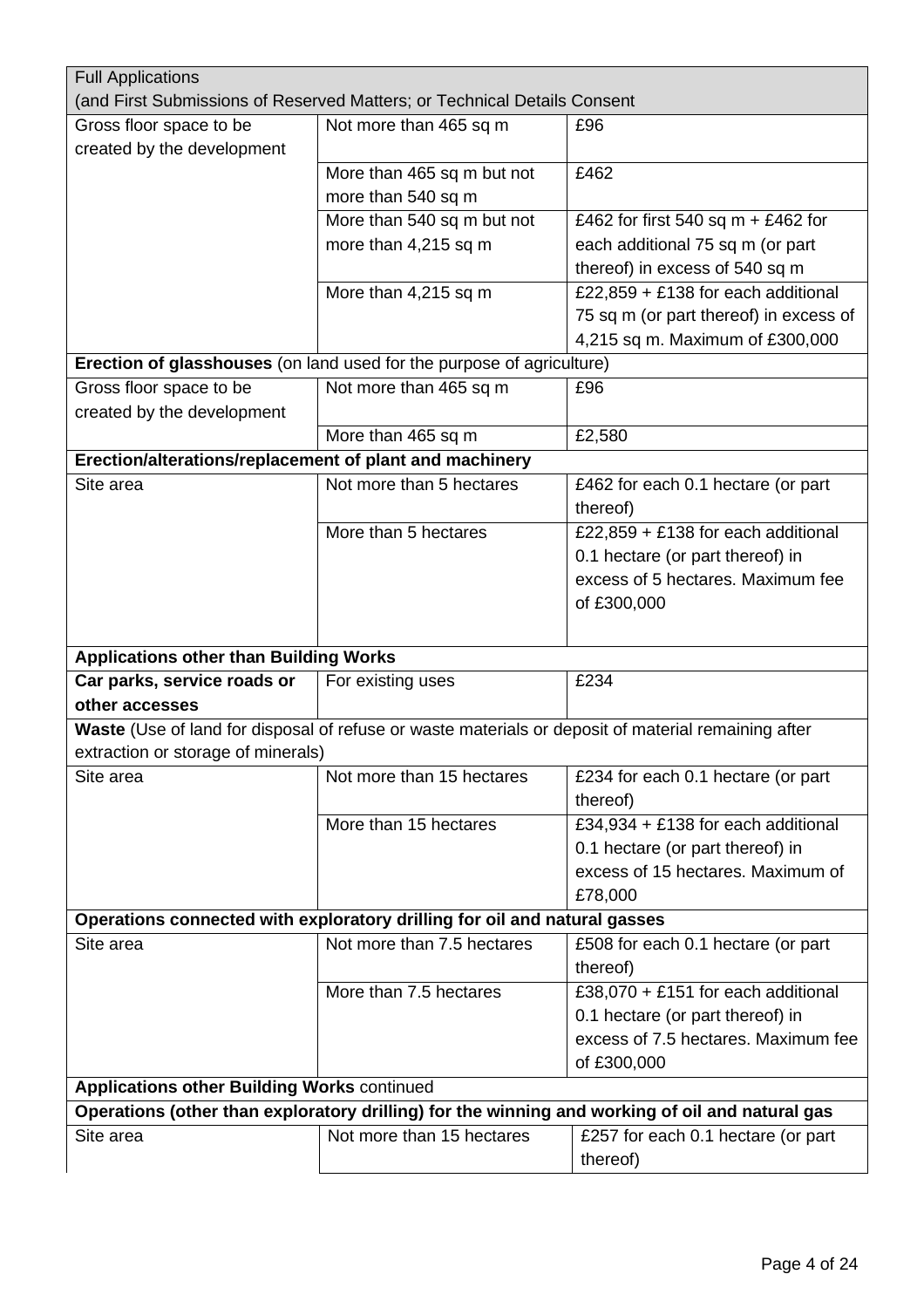| <b>Full Applications</b>                                                                  |                                                                                  |                                    |
|-------------------------------------------------------------------------------------------|----------------------------------------------------------------------------------|------------------------------------|
|                                                                                           | (and First Submissions of Reserved Matters; or Technical Details Consent         |                                    |
|                                                                                           | More than 15 hectares                                                            | £38,520 + additional £151 for each |
|                                                                                           |                                                                                  | 0.1 hectare in excess of 15        |
|                                                                                           |                                                                                  | hectares. Maximum fee of £78,000   |
|                                                                                           | Other operations (winning and working of minerals) excluding oil and natural gas |                                    |
| Site area                                                                                 | Not more than 15 hectares                                                        | £234 for each 0.1 hectare (or part |
|                                                                                           |                                                                                  | thereof)                           |
|                                                                                           | More than 15 hectares                                                            | £34,934 + £138 for each additional |
|                                                                                           |                                                                                  | 0.1 hectare (or part thereof) in   |
|                                                                                           |                                                                                  | excess of 15 hectares. Maximum     |
|                                                                                           |                                                                                  | fee of £78,000                     |
|                                                                                           |                                                                                  |                                    |
| Other operations (not coming within any of the above categories)                          |                                                                                  |                                    |
| Site area                                                                                 | Any site area                                                                    | £234 for each 0.1 hectare (or part |
|                                                                                           |                                                                                  | thereof). Maximum fee of £2,028    |
| Change of Use of a building to use as one or more separate dwellinghouses, or other cases |                                                                                  |                                    |
| Number of dwellinghouses                                                                  | Not more than 50                                                                 | £462 for each dwellinghouses       |
|                                                                                           | dwellinghouses                                                                   |                                    |
|                                                                                           | More than 50 dwellinghouses                                                      | £22,859 + £138 for each additional |
|                                                                                           |                                                                                  | dwellinghouse in excess of 50.     |
|                                                                                           |                                                                                  | Maximum fee of £300,000            |
| Operations connected with exploratory drilling for oil and natural gasses                 |                                                                                  |                                    |
| Site area                                                                                 | Not more than 7.5 hectares                                                       | £508 for each 0.1 hectare (or part |
|                                                                                           |                                                                                  | thereof)                           |
|                                                                                           | More than 7.5 hectares                                                           | £38,070 + £151 for each additional |
|                                                                                           |                                                                                  | 0.1 hectare (or part thereof) in   |
|                                                                                           |                                                                                  | excess of 7.5 hectares. Maximum    |
|                                                                                           |                                                                                  | fee of £300,000                    |
| Other Changes of Use of a building or land                                                |                                                                                  | £462                               |

| <b>Lawful Development Certificate</b>                     |                               |
|-----------------------------------------------------------|-------------------------------|
| Existing use or operation                                 | Same as Full                  |
| Existing use or operation – lawful not to comply with any | £234                          |
| condition or limitation                                   |                               |
| Proposed use or operation                                 | Half the normal planning fee. |

| <b>Prior Approval</b>                                         |                      |
|---------------------------------------------------------------|----------------------|
| Larger Home Extensions (from 19 August 2019)                  | £96                  |
| Additional storeys on a home                                  | No fee currently set |
| Agricultural and Forestry buildings and operations            | £96                  |
| Demolition of buildings                                       | £96                  |
| Communications (previously referred to as 'Telecommunications | £462                 |
| Code Systems Operators')                                      |                      |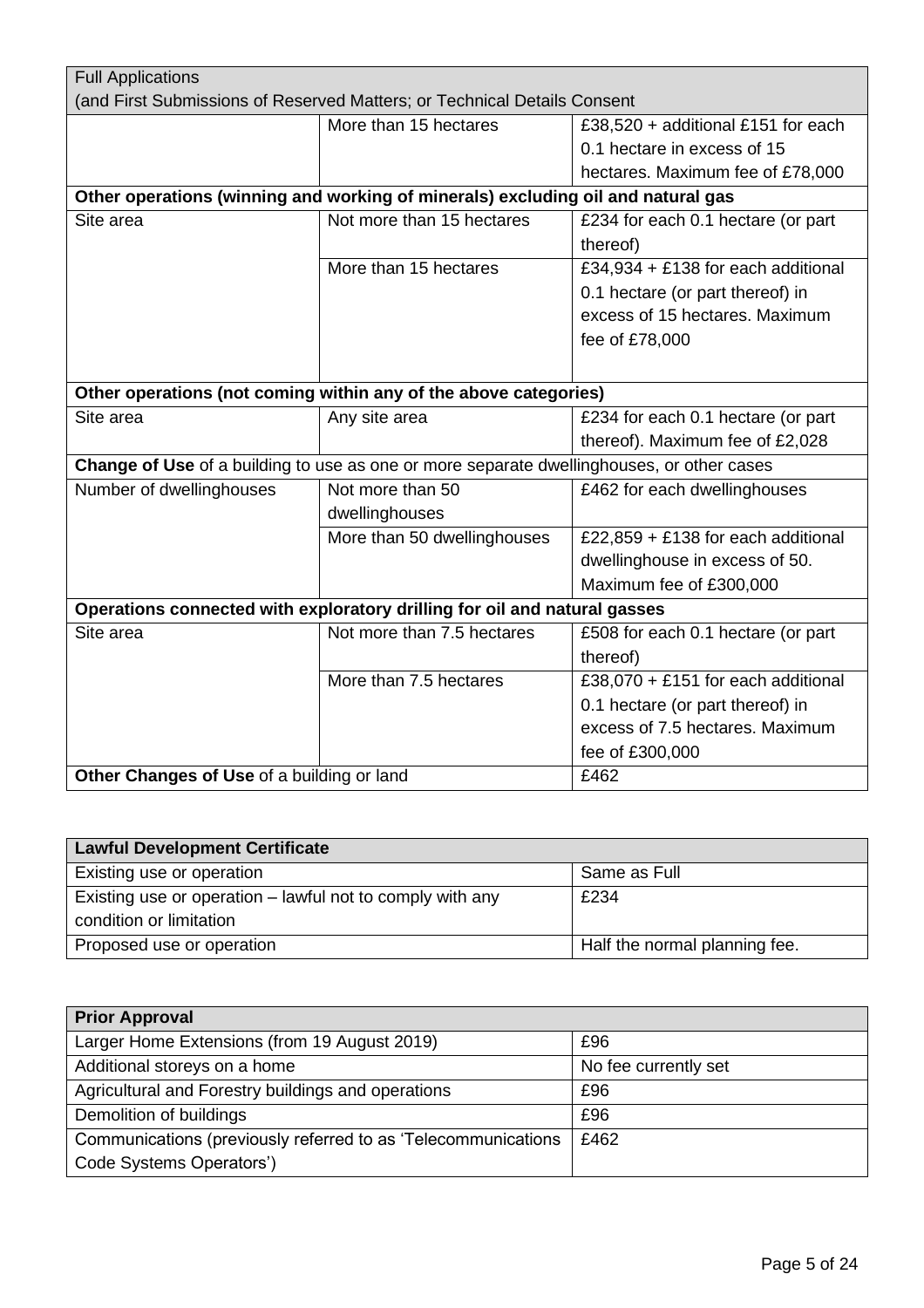| <b>Prior Approval</b>                                              |                                   |
|--------------------------------------------------------------------|-----------------------------------|
| Change of Use from Shops (Class A1), Professional and              | £96                               |
| Financial Services (Class A2), Takeaways (Class A5), Betting       |                                   |
| Offices, Pay Day Loan Shops or Laundrettes to Offices (Class       |                                   |
| B1a)                                                               |                                   |
| Change of Use of a building and any land within its curtilage      | £96                               |
| from Business (Use Class B1) Hotels (Use Class C1),                |                                   |
| Residential Institutions (Use Class C2), Secure Residential        |                                   |
| Institutions (Use Class C2A) or Assembly and Leisure (Use          |                                   |
| Class D2) to a State Funded School or Registered Nursery           |                                   |
| Change of Use of a building and any land within its curtilage      | £96                               |
| from an Agricultural Building to a State-Funded School or          |                                   |
| <b>Registered Nursery</b>                                          |                                   |
| Change of Use of a building and any land within it's curtilage     | £96                               |
| from an Agricultural Building to a flexible use within Shops (Use  |                                   |
| Class A1), Financial and Professional services (Use Class A2),     |                                   |
| Restaurants and Cafes (Use Class A3), Business (Use Class          |                                   |
| B1), Storage or Distribution (Use Class B8), Hotels (Use Class     |                                   |
| C1), or Assembly or Leisure (Use Class D2)                         |                                   |
| Change of Use of a building and any land within its curtilage      | £96; or                           |
| from Offices (Use Class B1a) Use to Dwellinghouses (Use Class      |                                   |
| C3)                                                                | £206 if it includes building      |
|                                                                    | operations in connection with the |
|                                                                    | change of use                     |
| Change of use of a building from shops (Use Class A1),             | £96; or                           |
| Financial and Professional Services (Use Class A2), Betting        |                                   |
| Offices, Pay Day Loan Shops, Laundrette; or a mixed use            | £206 if it includes building      |
| combining one of these uses and use as a dwellinghouse to          | operations in connection with the |
| Dwellinghouses (Use Class C3)                                      | change of use                     |
| Charge of use of a building and any land within its curtilage from | £96                               |
| Light Industrial (Use Class B1c) to Dwellinghouses (Use Class      |                                   |
| C3)                                                                |                                   |
| Change of use of a building and any land within its curtilage from | £96 or;                           |
| Amusement Arcades/Centres and Casinos (Sui Generis Uses)           |                                   |
| to Dwellinghouses (Use Class C3)                                   | £206 if it includes building      |
|                                                                    | operations in connection with the |
|                                                                    | change of use                     |
| Change of use of a building from Shops (Use Class A1),             | £96 or;                           |
| Financial and Professional Services (Use Class A2), Betting        |                                   |
| Offices, Pay Day Loan Shops and Casinos (Sui Generis Uses)         | £206 if it includes building      |
| to Restaurants and Cafes (Use Class A3)                            | operations in connection with the |
|                                                                    | change of use                     |
| Change of use of a building from shops (Use Class A1) and          | £96                               |
| Financial and Professional Services (Use Class A2), Betting        |                                   |
| Offices, Pay Day Loan Shops (Sui Generis Uses) to Assembly         |                                   |
| and Leisure Uses (Use Class D2)                                    |                                   |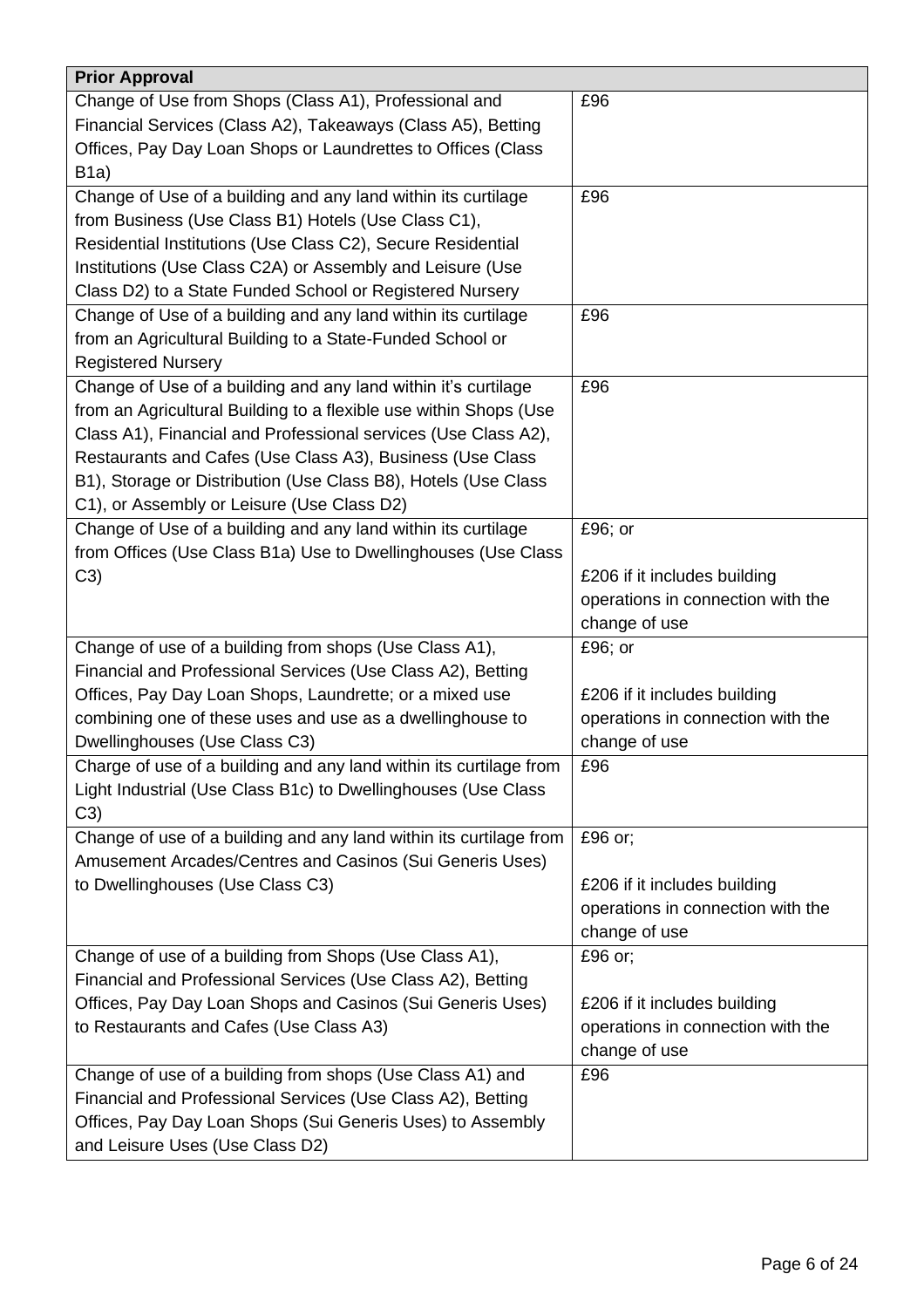| <b>Prior Approval</b>                                        |                             |                                 |
|--------------------------------------------------------------|-----------------------------|---------------------------------|
| Change of use from Shops (Class A1), Professional and        |                             | £96                             |
| Financial Services (Class A2), Takeaways (Class A5), Betting |                             |                                 |
| Offices, Pay Day Loan Shops or Laundrettes to Offices (Class |                             |                                 |
| B <sub>1</sub> a)                                            |                             |                                 |
| Development Consisting of the Erection or Construction of a  |                             | £96                             |
| Collection Facility within the Curtilage of a Shop           |                             |                                 |
| Temporary Use of Buildings or Land for the Purpose of        |                             | £96                             |
| Commercial Film-Making and the Associated Temporary          |                             |                                 |
| Structures, Works, Plant or Machinery required in Connection |                             |                                 |
| with that Use                                                |                             |                                 |
| Installation, Alteration or Replacement of other Solar       |                             | £96                             |
| Photovoltaics (PV) equipment on the Roofs of Non-Domestic    |                             |                                 |
| Buildings, up to a Capacity of 1 Megawatt                    |                             |                                 |
| Construction of new                                          | Not more than 50            | £334 for each dwellinghouses    |
| dwellinghouses                                               | dwellinghouses              |                                 |
| (from 2 September 2020)                                      |                             |                                 |
|                                                              | More than 50 dwellinghouses | £16,525 + £100 for each         |
|                                                              |                             | dwellinghouses in excess of 50. |
|                                                              |                             | Maximum fee of £300,000         |

| <b>Reserved Matters</b>                                 |                                          |
|---------------------------------------------------------|------------------------------------------|
| Approval of reserved matters following outline approval | Full fee due or if full fee already paid |
|                                                         | then £462 due                            |

| Removal/Variation/Approval/Discharge of condition                                                                                           |                         |      |  |  |  |
|---------------------------------------------------------------------------------------------------------------------------------------------|-------------------------|------|--|--|--|
| Removal or variation of a condition following grant of planning                                                                             | £234                    |      |  |  |  |
| or permission                                                                                                                               |                         |      |  |  |  |
| Discharge of condition(s) $-$<br>Approval details and/or<br>confirmation that one or more<br>planning conditions have been<br>complied with | Householder permissions | £34  |  |  |  |
|                                                                                                                                             | All other permissions   | £116 |  |  |  |

| <b>Advertising</b>                                                |      |
|-------------------------------------------------------------------|------|
| Relating to the business on the premises                          | £132 |
| Advance signs which are not situated on or visible from the site, | £132 |
| directing the public to a business                                |      |
| Other advertisements                                              | £462 |

| Non-material Amendments Following a Grant of Planning Permission |      |
|------------------------------------------------------------------|------|
| Householder developments                                         | £34  |
| Any other development                                            | £234 |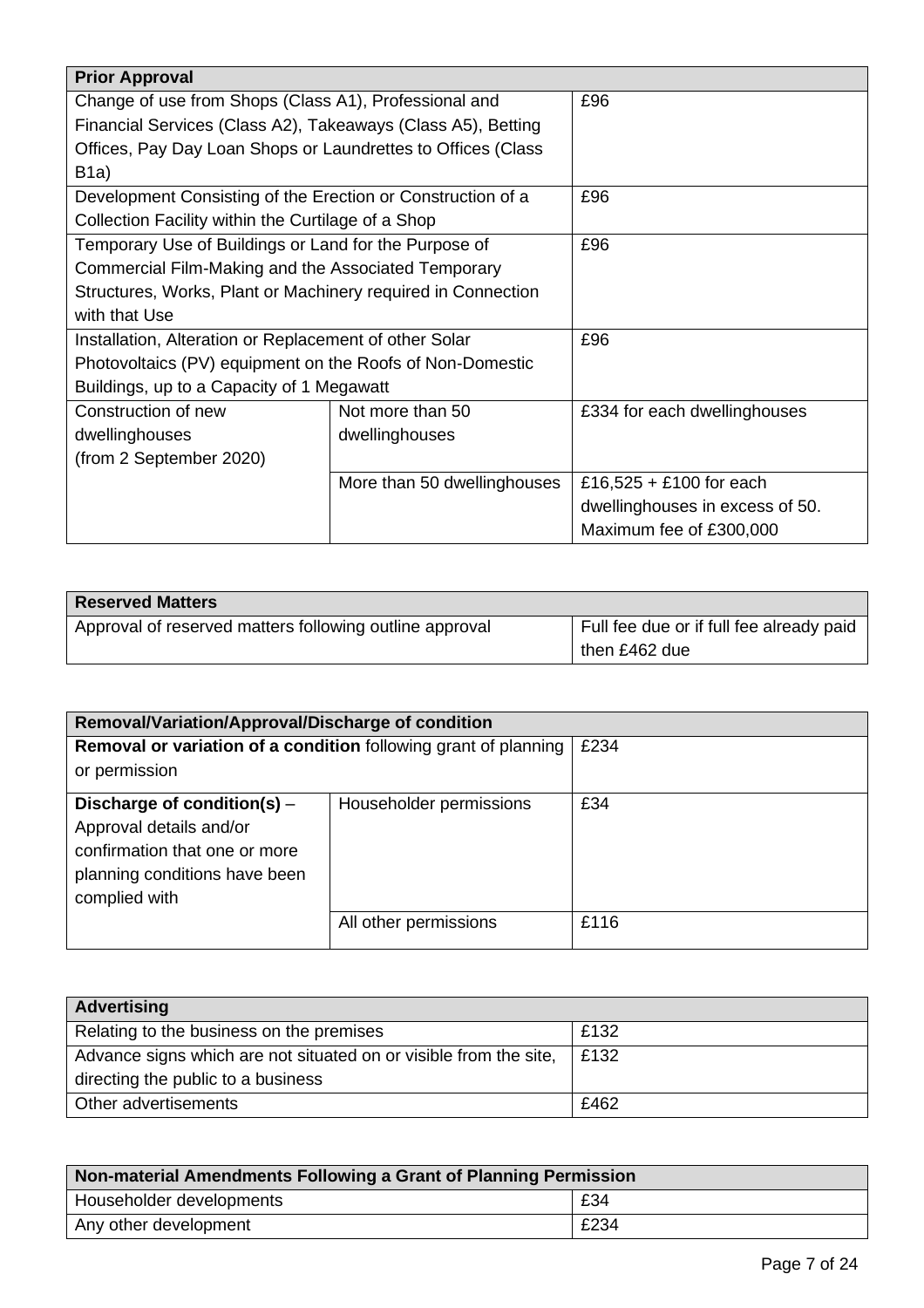| Non-material Amendments Following a Grant of Planning Permission |      |
|------------------------------------------------------------------|------|
| Householder developments                                         | £34  |
| Any other development                                            | £234 |

| <b>Permission in Principle</b> |                                    |
|--------------------------------|------------------------------------|
| Site area                      | E402 for each 0.1 hectare (or part |
|                                | thereof)                           |

#### **Concessions**

**Please note:** Not all concessions are valid for all application types. Upon receipt of your application, the local authority will check the fee is correct and if the concession is applicable.

#### **Exemptions from payment**

An application solely for the alteration or extension of an existing dwellinghouse; or works in the curtilage of an existing dwellinghouse (other than the erection of a dwellinghouse) for the purpose of providing:

- Means of access to or within it for a disabled person who is resident in it, or is proposing to take up resident in it or;
- Facilities designed to secure that person's greater safety, health or comfort

An application solely for the carrying out of the operations for the purpose of providing a means of access for disabled persons to or within a building or premises to which members of the public are admitted

Listed Building Content

Planning permission for relevant demolition in a Conservation Area

Works to Trees covered by a Tree Preservation Order or in a Conservation Area Hedgerow Removal

If the application is the first revision of an application for development of the same character or description on the same site by the same applicant:

- For a withdrawn application: Within 12 months of the date the application was received
- For a determined application: Within 12 months of the date the application was granted, refused or an appeal dismissed
- For an application where an appeal was made on the groups on non-determination: Within 12 months of the period when the giving of notice of a decision on the earlier valid application expired

If the application is for a lawful development certificate, for existing use, where an application for planning permission for the same development would be exempt from the need to pay a planning fee under any planning fee regulation

If the application is for consent to display an advertisement following either a withdrawal of an earlier application (before notice of decision was issued) or where the application is made following refusal of consent for display of an advertisement, and where the application is made by or on behalf of the same person

If the application is for consent to display an advertisement which results from a direction under Regulation 7 of the 2007 Regulations, dis-applying deemed consent under Regulation 6 to the advertisement in question

If the application is for alternative proposals for the same site by the same applicant, in order to benefit from the permitted development right in Schedule 2 Part 3 Class V of the Town and Country Planning (General Permitted Development) Order 2015 (as amended)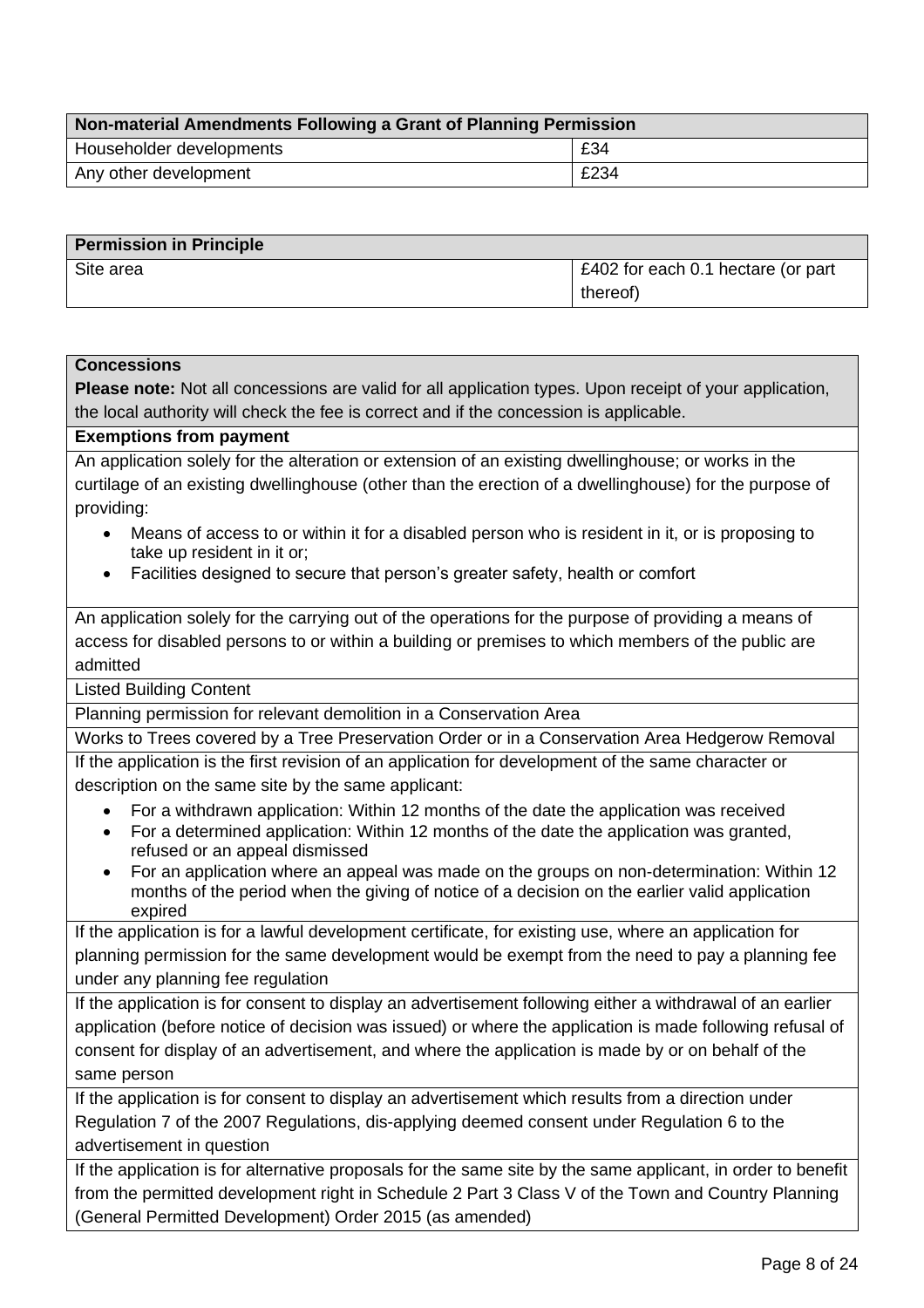#### **Concessions**

**Please note:** Not all concessions are valid for all application types. Upon receipt of your application, the local authority will check the fee is correct and if the concession is applicable.

**Exemptions from payment** continued…

If the application relates to a condition or conditions on an application for Listed Building Consent or planning permission for a relevant demolition in a Conservation Area

If the application is for a Certificate of Lawfulness of Proposed Works to a listed building

If an application for planning permission (for which a fee is payable) being made by the same applicant on the same date for the same site, buildings or land as the prior approval application (for larger home extensions or change or uses)

#### **Reductions to Payments**

If the application is being made on behalf of a non-profit making sports club for works for playing fields not involved buildings then the fee is £462.

If the application is being made on behalf of parish or community council then the fee is 50%

If the application is an alternative proposal being submitted on the same site by the same applicant on the same day, where this application is of lesser cost then the fee is 50%

In respect of reserved matters, you must pay a sum equal to or greater than what would be payable at current rates for approval of all reserved matters. If this amount has already been paid then the fee is £462

If the application is a Lawful Development Certificate for a Proposed use or development, then the fee is 50%

If two or more applications are submitted for different proposals on the same day and relating to the same site than you must pay the fee for the highest fee plus half sum of the others

#### **Fees for cross boundary applications**

Where an application crosses one or more local or district planning authorities, the Planning Portal fee calculator will only calculate a cross boundary application fee as 150% of the fee that would have been payable if there had only been one application to a single authority covering the entire site.

If the fee for this divided site is smaller when the sum of the fees payable for each part of the site are calculated separately, you will need to contact the lead local authority to discuss the fee for this divided site.

The fee should go to the authority that contains the larger part of the application site.

| Development Size  | <b>Defintion</b>                                                            | Pre-App Fees | VAT |
|-------------------|-----------------------------------------------------------------------------|--------------|-----|
| Householder       | Householder pre-apps                                                        | £50          | S   |
| Small             | 1-3 dwellings, floorspace less than 100 sq m                                | £200         |     |
| Medium            | 4-9 dwellings, floorspace of 100 - 1000 sq m                                | £500         | S   |
| Major             | 10-49 dwellings, floorspace of 1000 - 2000 sq<br>m, site area of 1-2 ha     | £2,000       | S   |
| Significant Major | 50+ dwellings, floorspace of 2000 sq m or<br>more, Site area more than 2 ha | £3,000       |     |

### <span id="page-8-0"></span>**Planning – Non-Statutory Fees**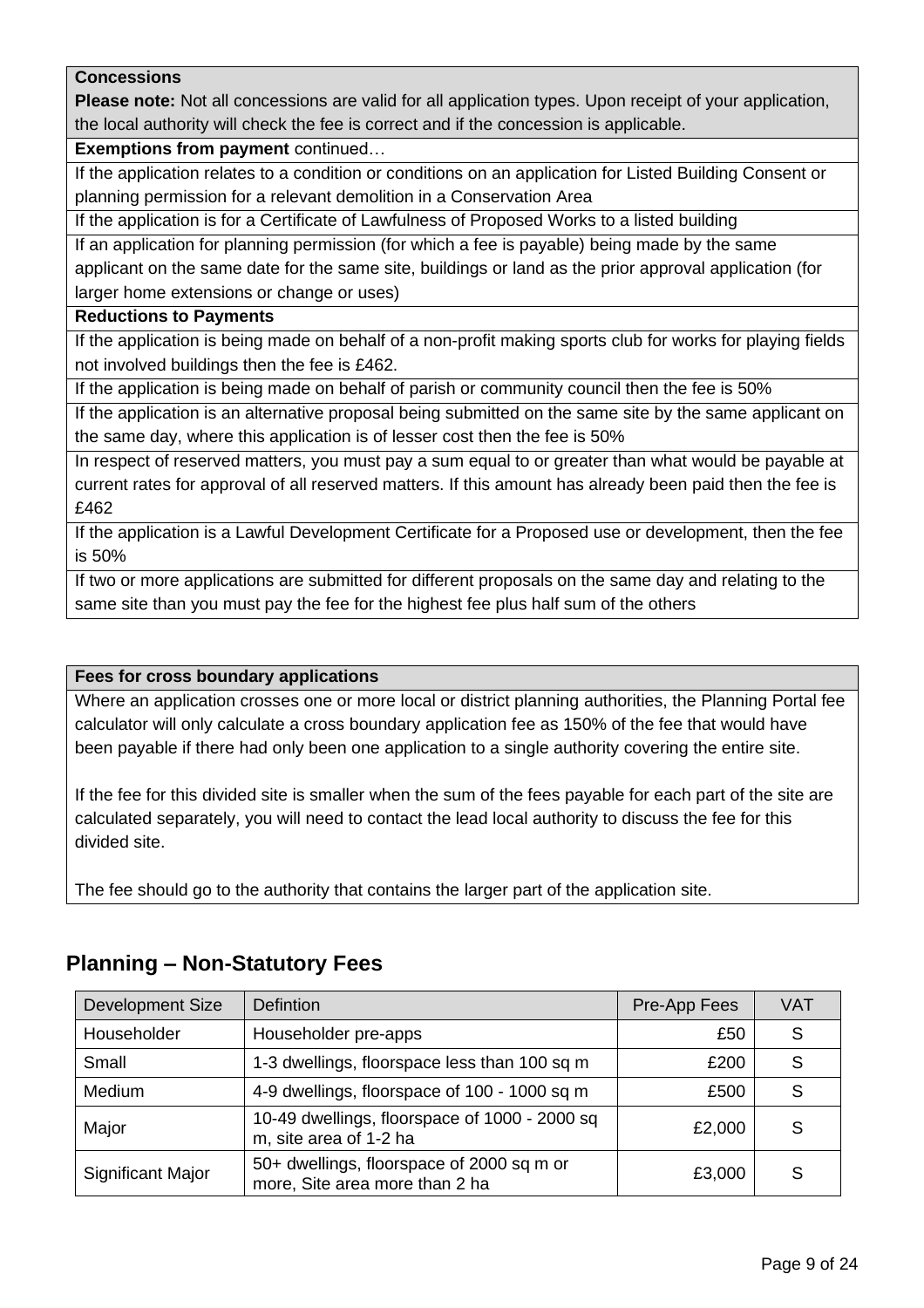# <span id="page-9-0"></span>**Community Infrastructure Levy (CIL)**

| <b>Type of Fee</b>                                                      | Unit of<br>Charge | <b>Charge per</b><br>Unit | <b>VAT</b> |
|-------------------------------------------------------------------------|-------------------|---------------------------|------------|
| Dwelling houses (excluding apartments)                                  | per sq. m         | £65.00                    | N          |
| Apartments                                                              | per sq. m         | No charge                 | N          |
| Convenience retail (excluding neighbourhood<br>convenience stores)      | per sq. m         | £160.00                   | N          |
| Retail warehouse, retail parks, and neighbourhood<br>convenience stores | per sq. m         | £40.00                    | N          |
| Community uses                                                          | per sq. m         | No charge                 | N          |
| All other uses                                                          | per sq. m         | No charge                 | N          |

# <span id="page-9-1"></span>**Planning – Printing and Searches**

| <b>Description</b>                       | Charge | VAT |
|------------------------------------------|--------|-----|
| <b>Plan Location Plans</b>               | £0.00  | Z   |
| Plan Printing A0                         | £3.30  | S   |
| Plan Printing A1                         | £3.04  | S   |
| Plan Printing A2                         | £2.48  | S   |
| <b>Plan Printing A3</b>                  | £1.94  | S   |
| Plan Printing A4                         | £0.11  | S   |
| <b>Decision Notices</b>                  | £16.76 | S   |
| South Ribble Local Plan                  | £41.03 | Z   |
| Map Only                                 | £25.64 | Z   |
| <b>Personal Searches 1.1</b>             | £0.00  | N   |
| <b>Personal Searches 1.2</b>             | £5.13  | N   |
| <b>Personal Searches 3.1</b>             | £2.56  | N   |
| Personal Searches 3.9                    | £15.39 | N   |
| Personal Searches 3.10                   | £2.56  | N   |
| Personal Searches 3.11                   | £2.56  | N   |
| <b>Personal Searches Additional Info</b> | £46.16 | N   |

# <span id="page-9-2"></span>**Building Control – Searches**

| <b>Description</b>             | Charge | VAT |
|--------------------------------|--------|-----|
| BC Personal Search 1.1j        | £1.32  |     |
| BC Personal Search 1.1k        | £1.32  |     |
| <b>BC Personal Search 1.11</b> | £1.32  |     |
| BC Personal Search 3.7a        | £1.23  |     |
| BC Personal Search 3.8         | £1.54  |     |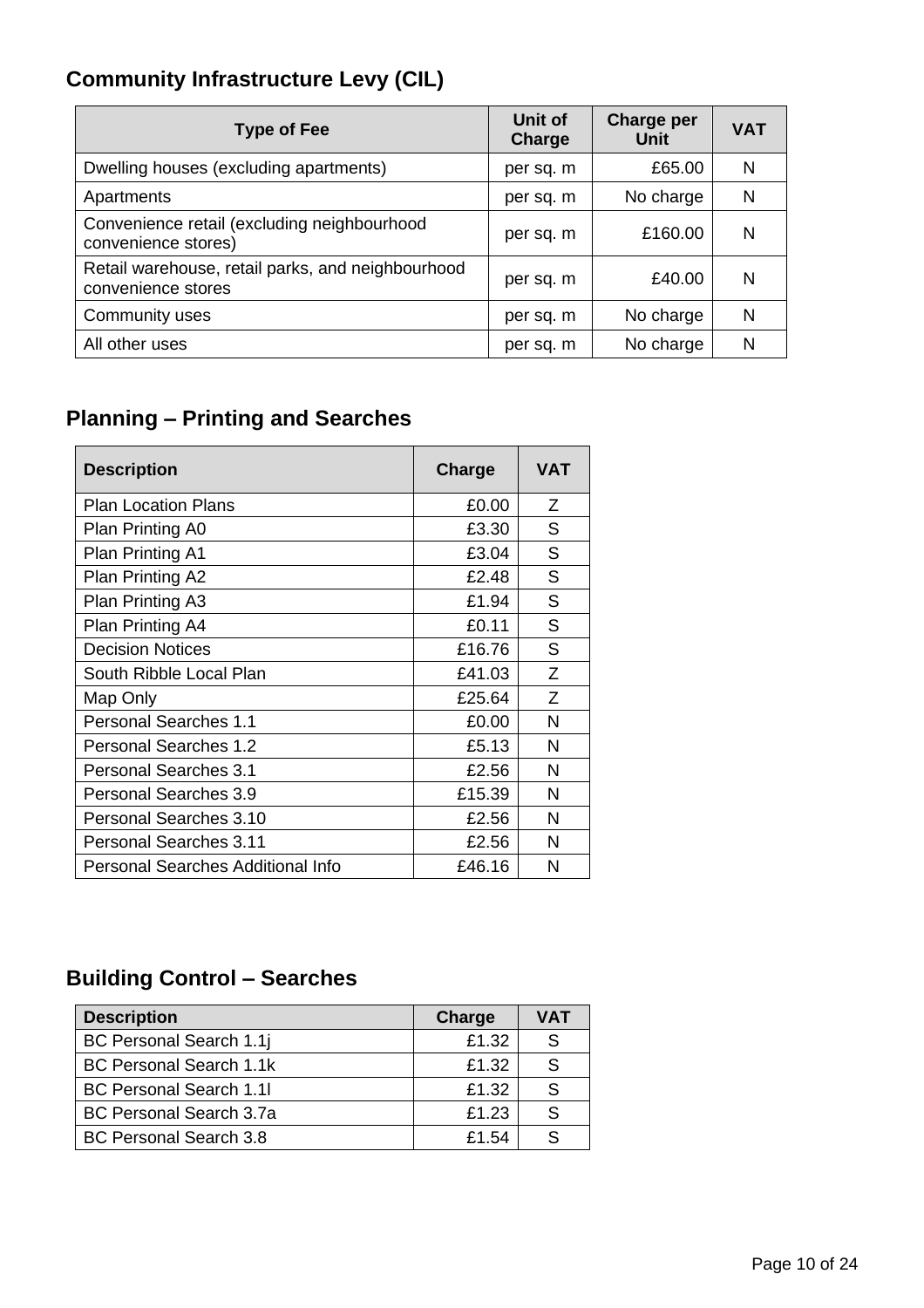# **Building Control**

### <span id="page-10-0"></span>**Table A - STANDARD CHARGES FOR NEW HOUSING (Up to 300m2 floor area) OR FOR NEW DWELLINGS - FORMED BY CONVERSION/CHANGE OF USE**

| <b>Plan Deposit Charge</b><br>No. |              |         | <b>Inspection Charge</b> |         | <b>Total Charge</b> |         |  |
|-----------------------------------|--------------|---------|--------------------------|---------|---------------------|---------|--|
| <b>Dwellings</b>                  | <b>Basic</b> | Inc VAT | <b>Basic</b>             | Inc VAT | <b>Basic</b>        |         |  |
|                                   | charge       |         | charge                   |         | charge              | Inc VAT |  |
|                                   | £180         | £216    | £420                     | £504    | £600                | £720    |  |
| $\overline{2}$                    | £230         | £276    | £605                     | £726    | £835                | £1,002  |  |
| 3                                 | £280         | £336    | £740                     | £888    | £1,020              | £1,224  |  |
| 4                                 | £330         | £396    | £875                     | £1,050  | £1,205              | £1,446  |  |
| 5                                 | £380         | £456    | £1,010                   | £1,212  | £1,390              | £1,668  |  |

For more than 5 dwellings or if the floor area of the dwelling exceeds 300m2 the charge is individually determined

### **TABLE B - STANDARD CHARGES FOR CERTAIN SMALL BUILDINGS, EXTENSIONS AND ALTERATIONS TO DWELLINGS**

|                                                                                                                                                                                                                                                            |                        | Plan Deposit Charge | <b>Inspection Charge</b> |         | <b>Total Charge</b>    |         |
|------------------------------------------------------------------------------------------------------------------------------------------------------------------------------------------------------------------------------------------------------------|------------------------|---------------------|--------------------------|---------|------------------------|---------|
| Proposal                                                                                                                                                                                                                                                   | <b>Basic</b><br>charge | Inc VAT             | <b>Basic</b><br>charge   | Inc VAT | <b>Basic</b><br>charge | Inc VAT |
| CATEGORY 1: Extensions to dwellings                                                                                                                                                                                                                        |                        |                     |                          |         |                        |         |
| Extension(s): Internal floor area<br>not exceeding 5m <sup>2</sup>                                                                                                                                                                                         | £125                   | £150                | £200                     | £240    | £325                   | £390    |
| Internal floor area over 5m <sup>2</sup> but<br>not exceeding 40m <sup>2</sup>                                                                                                                                                                             | £150                   | £180                | £250                     | £300    | £400                   | £480    |
| Internal floor area over 40m <sup>2</sup><br>but not exceeding 70m <sup>2</sup>                                                                                                                                                                            | £150                   | £180                | £350                     | £420    | £500                   | £600    |
| Internal floor area over 70m <sup>2</sup><br>but not exceeding 100m <sup>2</sup>                                                                                                                                                                           | £150                   | £180                | £500                     | £600    | £650                   | £780    |
| <b>CATEGORY 2: Garages and Carports</b>                                                                                                                                                                                                                    |                        |                     |                          |         |                        |         |
| Erection or extension of detached or attached building or an extension to a dwelling:                                                                                                                                                                      |                        |                     |                          |         |                        |         |
| which consists of a garage,<br>carport, or both, having a floor<br>area not exceeding 60m <sup>2</sup> in<br>total and is intended to be used<br>in common with an existing<br>building & the conversion of an<br>attached garage into a<br>habitable room | £100                   | £120                | £200                     | £240    | £300                   | £360    |
| <b>CATEGORY 3: Loft Conversions and Dormers</b>                                                                                                                                                                                                            |                        |                     |                          |         |                        |         |
| Formation of a room in roof space, including means of access thereto. Fees for lofts greater than<br>40m <sup>2</sup> are to be based on the cost of work. The fee cannot be less than shown below:                                                        |                        |                     |                          |         |                        |         |
| Erection of room in roof space<br>with a floor area not exceeding<br>40m <sup>2</sup> (without dormer)                                                                                                                                                     | £150                   | £180                | £250                     | £300    | £400                   | £480    |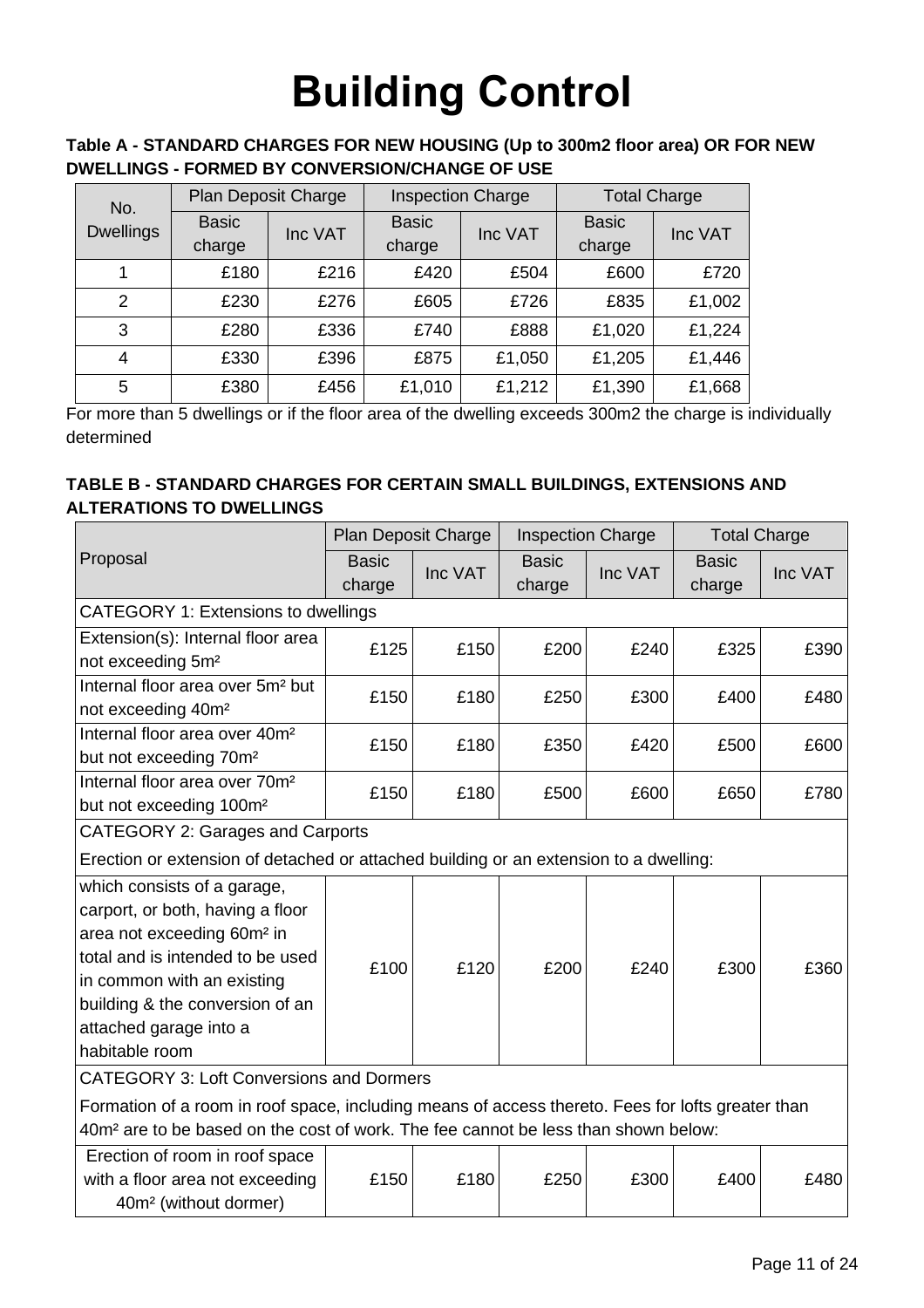|                                                                                         | Plan Deposit Charge    |         |                        | <b>Total Charge</b><br><b>Inspection Charge</b> |                        |         |
|-----------------------------------------------------------------------------------------|------------------------|---------|------------------------|-------------------------------------------------|------------------------|---------|
| Proposal                                                                                | <b>Basic</b><br>charge | Inc VAT | <b>Basic</b><br>charge | Inc VAT                                         | <b>Basic</b><br>charge | Inc VAT |
| Erection of room in roof space<br>with a floor area not exceeding<br>40m2 (with dormer) | £150                   | £180    | £300                   | £360                                            | £450                   | £540    |

### **TABLE C STANDARD CHARGES FOR ALTERATIONS TO DWELLINGS**

| Proposal                                                   |                        | Plan deposit charge | Inspection charge      |         | <b>Building Notice</b><br>Charge |         |
|------------------------------------------------------------|------------------------|---------------------|------------------------|---------|----------------------------------|---------|
|                                                            | <b>Basic</b><br>charge | Inc VAT             | <b>Basic</b><br>charge | Inc VAT | <b>Basic</b><br>charge           | Inc VAT |
| 1. Installation of replacement                             |                        |                     |                        |         |                                  |         |
| windows and doors in a                                     |                        |                     |                        |         |                                  |         |
| dwelling where the number of                               | £100                   | £120                | Inc                    | Inc     | £100                             | £120    |
| windows/doors does not                                     |                        |                     |                        |         |                                  |         |
| exceed 20                                                  |                        |                     |                        |         |                                  |         |
| 2. Underpinning with a cost                                | £250                   | £300                | Inc                    | Inc     | £250                             | £300    |
| not exceeding £30,000                                      |                        |                     |                        |         |                                  |         |
| 3. Controlled Electrical work*                             |                        |                     |                        |         |                                  |         |
| to a single dwelling (not                                  |                        |                     |                        |         |                                  |         |
| carried out in conjunction with                            | £250                   | £300                | Inc                    | Inc     | £250                             | £300    |
| work being undertaken that                                 |                        |                     |                        |         |                                  |         |
| falls within Table B)                                      |                        |                     |                        |         |                                  |         |
| 4. Renovation of a thermal                                 |                        |                     |                        |         |                                  |         |
| element i.e. work involving                                |                        |                     |                        |         |                                  |         |
| recovering of a roof,                                      | £100                   | £120                | Inc                    | Inc     | £100                             | £120    |
| replacement of a floor or                                  |                        |                     |                        |         |                                  |         |
| renovation of an external wall                             |                        |                     |                        |         |                                  |         |
| to which L1b applies                                       |                        |                     |                        |         |                                  |         |
| 5. Formation of a single en-                               |                        |                     |                        |         |                                  |         |
| suite bathroom/shower room                                 |                        |                     |                        |         |                                  |         |
| or cloakroom within an                                     | £200                   | £240                | Inc                    | Inc     | £200                             | £240    |
| existing dwelling (excluding                               |                        |                     |                        |         |                                  |         |
| electrical work)                                           |                        |                     |                        |         |                                  |         |
| 6. Removal of load bearing                                 |                        |                     |                        |         |                                  |         |
| wall and insertion of steel                                | £150                   | £180                | Inc                    | Inc     | £150                             | £180    |
| beam/s                                                     |                        |                     |                        |         |                                  |         |
| 7. Installation of heating                                 |                        |                     |                        |         |                                  |         |
| appliance to a single dwelling<br>e.g. Wood burning stove. | £200                   | £240                | Inc                    | Inc     | £200                             | £240    |
| 8. Conversion of conservatory                              |                        |                     |                        |         |                                  |         |
| to solid roof construction.                                | £200                   | £240                | Inc                    | Inc     | £200                             | £240    |
|                                                            |                        |                     |                        |         |                                  |         |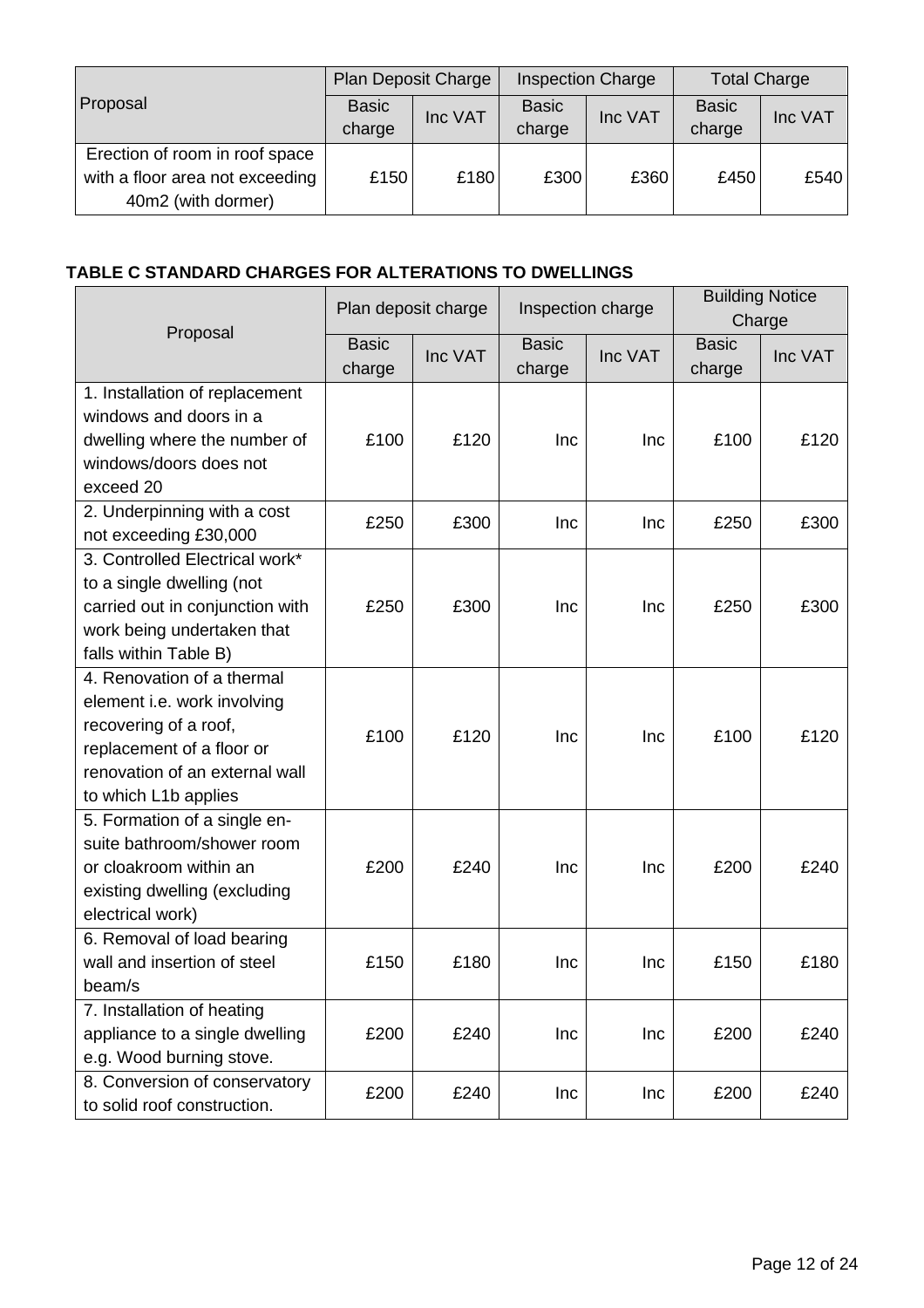### **TABLE D - STANDARD CHARGES FOR ALL OTHER WORK NOT IN TABLES A, B & C excludes individually determined charges**

|         | <b>Estimated Cost</b> | <b>Plan Deposit</b><br>Charge |         | <b>Inspection Charge</b> |         | <b>Building Notice</b> |         |
|---------|-----------------------|-------------------------------|---------|--------------------------|---------|------------------------|---------|
| From    | To                    | <b>Basic</b><br>Charge        | Inc Vat | <b>Basic</b><br>Charge   | Inc Vat | Basic<br>Charge        | Inc Vat |
| £0      | £1,000                | £100                          | £120    | £0                       | £0      | £100                   | £120    |
| £1,001  | £5,000                | £100                          | £120    | £100                     | £120    | £200                   | £240    |
| £5,001  | £10,000               | £100                          | £120    | £150                     | £180    | £250                   | £300    |
| £10,001 | £20,000               | £100                          | £120    | £250                     | £300    | £350                   | £420    |
| £20,001 | £30,000               | £150                          | £180    | £300                     | £360    | £450                   | £540    |
| £30,001 | £40,000               | £150                          | £180    | £400                     | £480    | £550                   | £660    |
| £40,001 | £50,000               | £150                          | £180    | £500                     | £600    | £650                   | £780    |
| £50,001 | £75,001               | £200                          | £240    | £550                     | £660    | £750                   | £900    |
| £75,001 | £100,000              | £200                          | £240    | £650                     | £780    | £850                   | £1,020  |

Where it is intended to carry out additional work on a dwelling at the same time as undertaking an extension within Table B then the charge for this additional work (as indicated in Table D) shall be discounted by 50% subject to a maximum estimated cost of less than £10,000.

Notes: All the above charges are on the basis that any controlled electrical work is carried out by a person who is a member of a registered Competent Person Scheme, if this is not the case an additional charge will apply.

Where the estimated cost of work exceeds £100,000 the charge will be individually assessed by South Ribble Borough Council

Subject to a minimum plan fee of £250.00 + VAT and inspection fee of £650.00 + VAT

| Category of Work                                                                                                           | <b>Basic</b><br>Charge | Inc VAT |
|----------------------------------------------------------------------------------------------------------------------------|------------------------|---------|
| Copy of Completion Certificate or Decision Notice                                                                          | £25                    | £30     |
| Building Regulation Confirmation letter (e.g., letter of<br>exemption)                                                     | £67.50                 | £81     |
| Supply of information relating to Building Regulation<br>applications or calculated by hourly rate if greater than 1 hour. | £67.50                 | £81     |
| Service of Section 81 (Building Act 1984): Demolition Counter<br>notice (No VAT)                                           | £150                   |         |

### **TABLE E - OTHER STANDARD CHARGES**

### **Note: Charges for personal searches are listed in the Planning section.**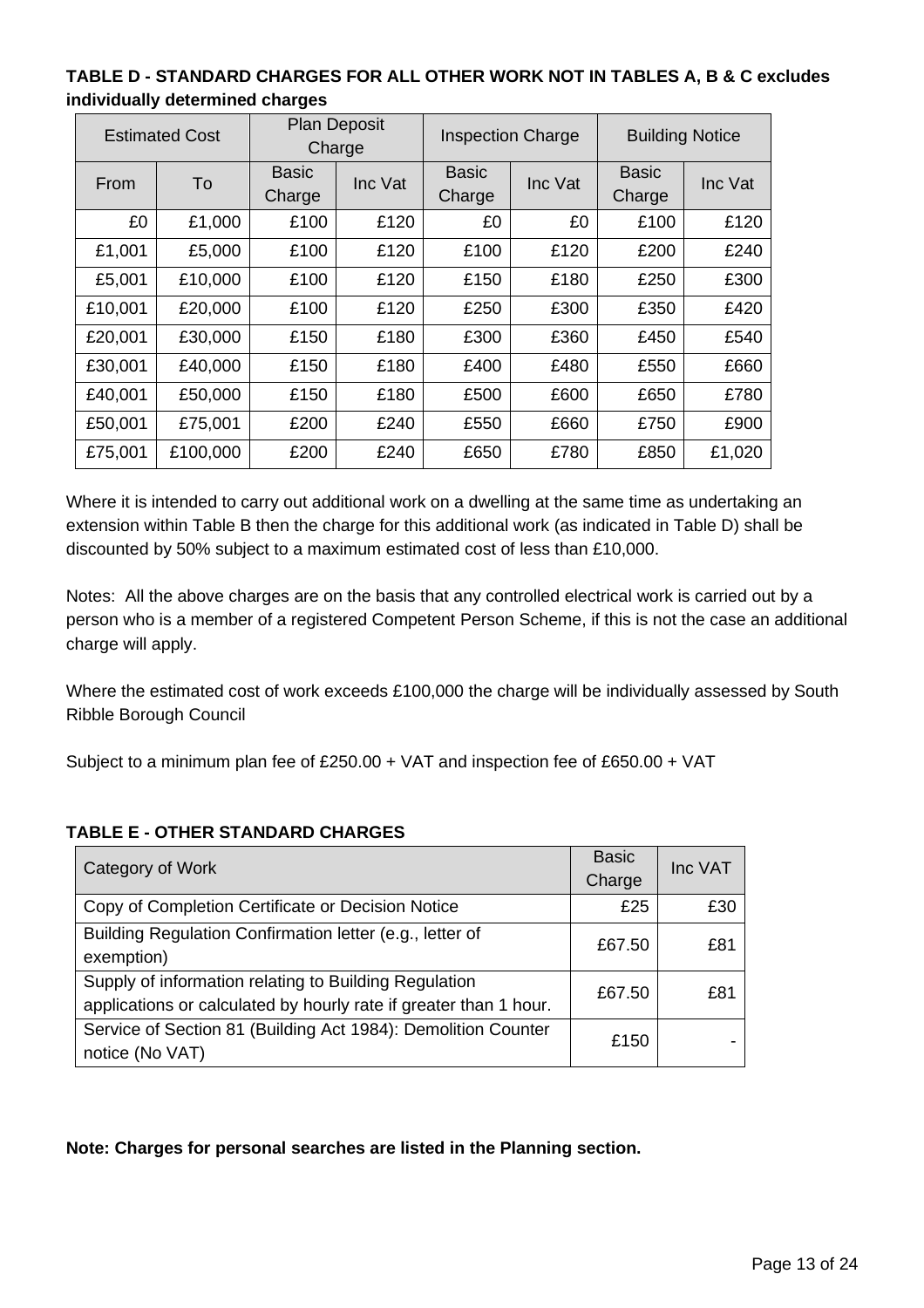### <span id="page-13-0"></span>**Street Naming and Numbering (Geographical Information System)**

Note: all charges below are VAT category N

| <b>Existing Properties</b>                                     |                                                         |
|----------------------------------------------------------------|---------------------------------------------------------|
| Individual house name / individual house rename or<br>renumber | £100                                                    |
| Rename of street where requested by residents                  | £200 plus £30 per property                              |
| Conversion of existing property into multiple units            | £100 maximum four units £20<br>per additional unit plus |

| <b>New Properties</b>                                                               |                                         |  |  |  |
|-------------------------------------------------------------------------------------|-----------------------------------------|--|--|--|
| Development of 10 plots or fewer                                                    | £30 per plot up to a maximum<br>of £170 |  |  |  |
| Development of more than 10 plots                                                   | £200 plus an additional £10<br>per plot |  |  |  |
| Additional charge where this includes naming of a<br>street                         | £100                                    |  |  |  |
| Additional charge where this includes naming of a<br>building (e.g. block of flats) | £100                                    |  |  |  |
| Changes in development after notification                                           | £30 per plot                            |  |  |  |

# **Land Charges**

<span id="page-13-1"></span>

| Item                                         | Fee     | <b>VAT</b> | <b>Total</b> |
|----------------------------------------------|---------|------------|--------------|
| Full search (LLC1 & CON29)                   | £125.00 | £20.60     | £145.60      |
| LLC1 search only                             | £22.00  | £0.00      | £22.00       |
| CON29 – Set questions only                   | £103.00 | £20.60     | £123.60      |
| Extra Parcel of land/property                | £30.00  | £6.00      | £36.00       |
| Solicitors Own Questions (per<br>question) * | £25.00  | £5.00      | £30.00       |

Optional questions which you may request, in addition to the standard CON29 questions above:

- Q4, 21 and 22 £15.50 (plus VAT) as a bundle or £15.50 irrespective of the number of questions asked.
- $Q5 20 £15$  each (plus VAT)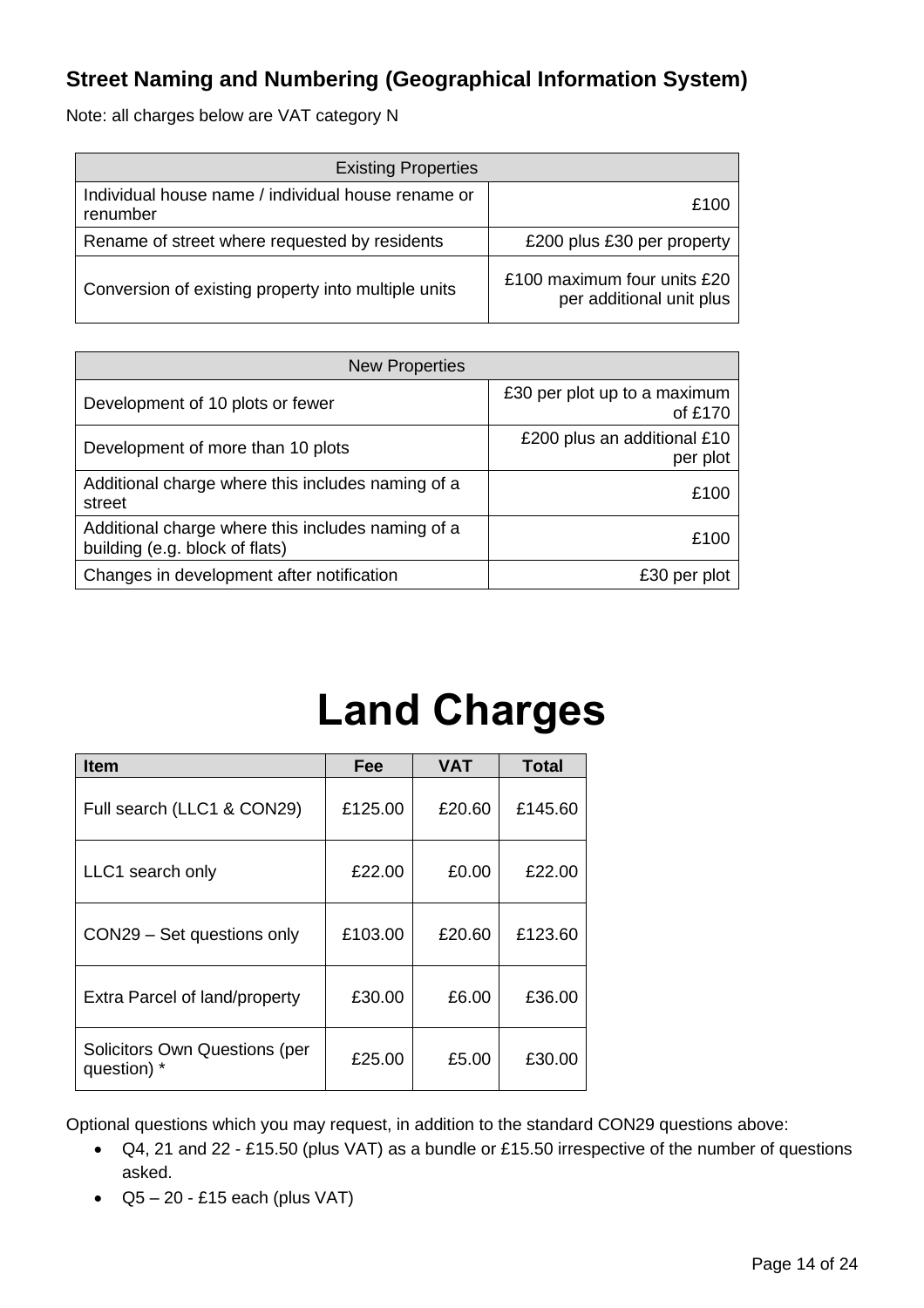# **Licensing**

<span id="page-14-0"></span>Note: all charges quoted in this section are VAT category N

### <span id="page-14-1"></span>**Gambling Act 2005**

| Product                             | Fee       |
|-------------------------------------|-----------|
| <b>PREMISES</b>                     |           |
| Premises Licence - New or Variation | Fees Vary |
|                                     |           |
| <b>PERMIT</b>                       |           |
| Permit – New applications           | Fees Vary |
| Permit - Annual Fees                | £50       |
| Copy of permit                      | £15       |
|                                     |           |
| <b>LOTTERY</b>                      |           |
| Small Society - New application     | £40       |
| Small Society - Renewal application | £20       |

# <span id="page-14-2"></span>**Licensing Act 2003**

| Product                                                  | Fee       |
|----------------------------------------------------------|-----------|
| <b>PERSONAL</b>                                          |           |
| <b>Personal Licence</b>                                  | £37       |
| Personal Licence – change of details                     | £10.50    |
| <b>PREMISES</b>                                          |           |
| Premises Licence – New or Variation application          | Fees Vary |
| Transfer application                                     | £23       |
| DPS Variation application                                | £23       |
| Copy of licence                                          | £10.50    |
| <b>Minor Variation Application</b>                       | £89       |
| Notification of Interest                                 | £21       |
| Club Premises Certificate – New or Variation application | Fees Vary |
| Copy of certificate                                      | £10.50    |
| Temporary Event Notice (TEN)                             | £21       |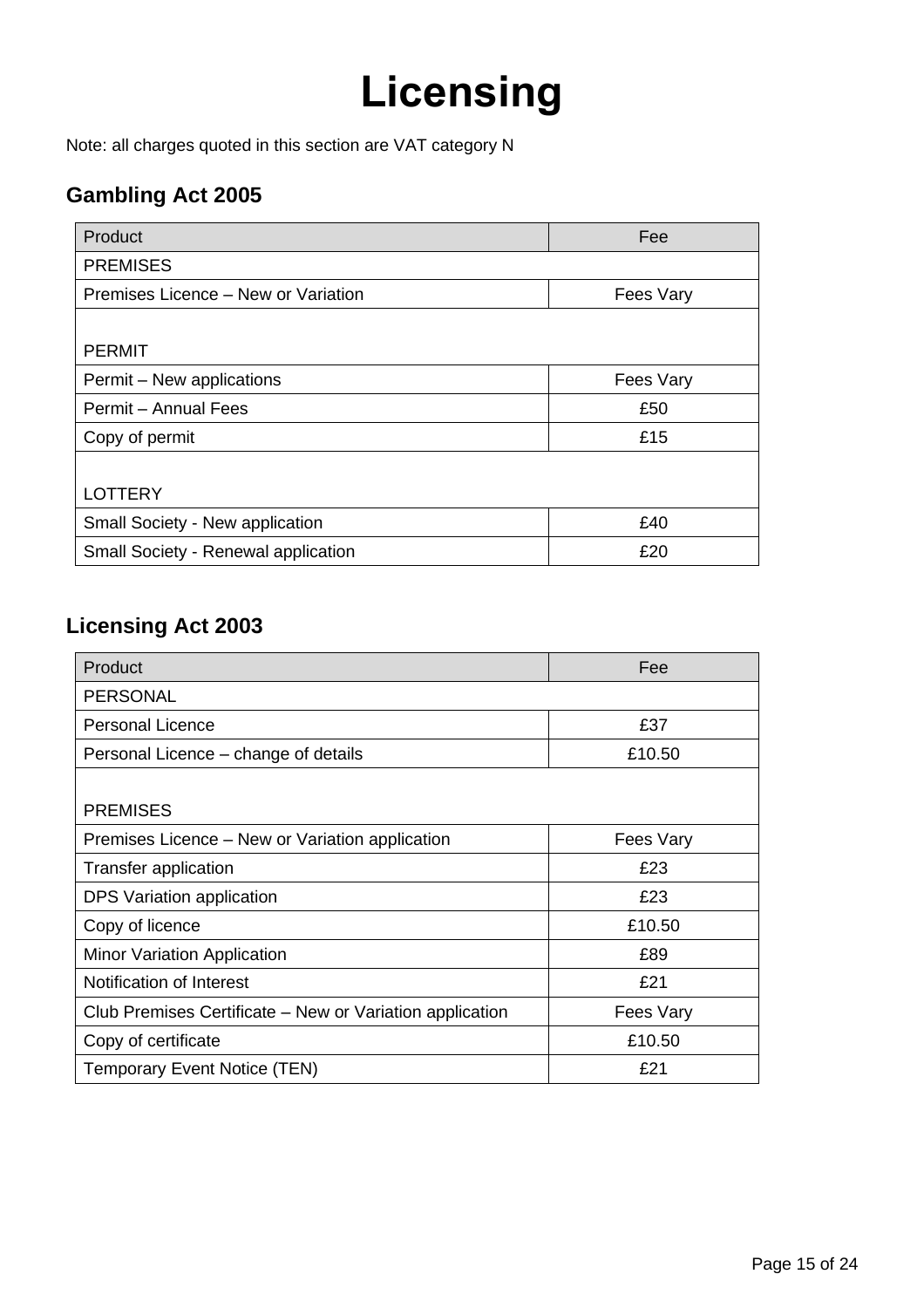# <span id="page-15-0"></span>**Taxi Licensing**

| Product                          | Fee  | Product                         | Fee  |
|----------------------------------|------|---------------------------------|------|
| New Driver - 3 year              | £190 | New Hackney Carriage            | £145 |
| New Driver $-1$ year (over 65's) | £125 | <b>New Private Hire Vehicle</b> | £135 |
| Driver renewal - 3 year          | £175 | <b>Renew HCV</b>                | £115 |
| Driver renewal - 1 year          | £70  | <b>Renew PHV</b>                | £110 |
| <b>CSE Driver training</b>       | £5   | Replacement plate (external)    | £25  |
| <b>Driver Knowledge Test</b>     | £25  | Replacement plate (internal)    | £15  |
| Replacement Licence (badge)      | £10  | Door stickers (for two)         | £5   |
| Replacement Licence (paper)      | £10  | Transfer to new proprietor      | £50  |
| <b>DBS Enhanced [VAT 'N']</b>    | £44  | Change of vehicle               | £70  |
| Personnel Checks [VAT 'S']       | £16  |                                 |      |

### **DRIVER VEHICLE**

| Product                      | Fee  |
|------------------------------|------|
| <b>New Hackney Carriage</b>  | £145 |
| New Private Hire Vehicle     | £135 |
| Renew HCV                    | £115 |
| Renew PHV                    | £110 |
| Replacement plate (external) | £25  |
| Replacement plate (internal) | £15  |
| Door stickers (for two)      | £5   |
| Transfer to new proprietor   | £50  |
| Change of vehicle            |      |

| Product          | Fee    | Product          | Fee  |
|------------------|--------|------------------|------|
| 1 Vehicle        | £220   | 1 Vehicle        | £2   |
| 2 to 5 Vehicles  | £580   | 2 to 5 Vehicles  | £5   |
| 6 to 20 Vehicles | £1,090 | 6 to 20 Vehicles | £1,0 |
| 21 or more       | £1,525 | 21 or more       | £1,5 |

### **NEW OPERATOR (5 year licence) OPERATOR RENEWAL (5 year licence)**

| Product          | Fee    | Product          | Fee    |
|------------------|--------|------------------|--------|
| 1 Vehicle        | £220   | 1 Vehicle        | £215   |
| 2 to 5 Vehicles  | £580   | 2 to 5 Vehicles  | £575   |
| 6 to 20 Vehicles | £1,090 | 6 to 20 Vehicles | £1,085 |
| 21 or more       | £1,525 | 21 or more       | £1,520 |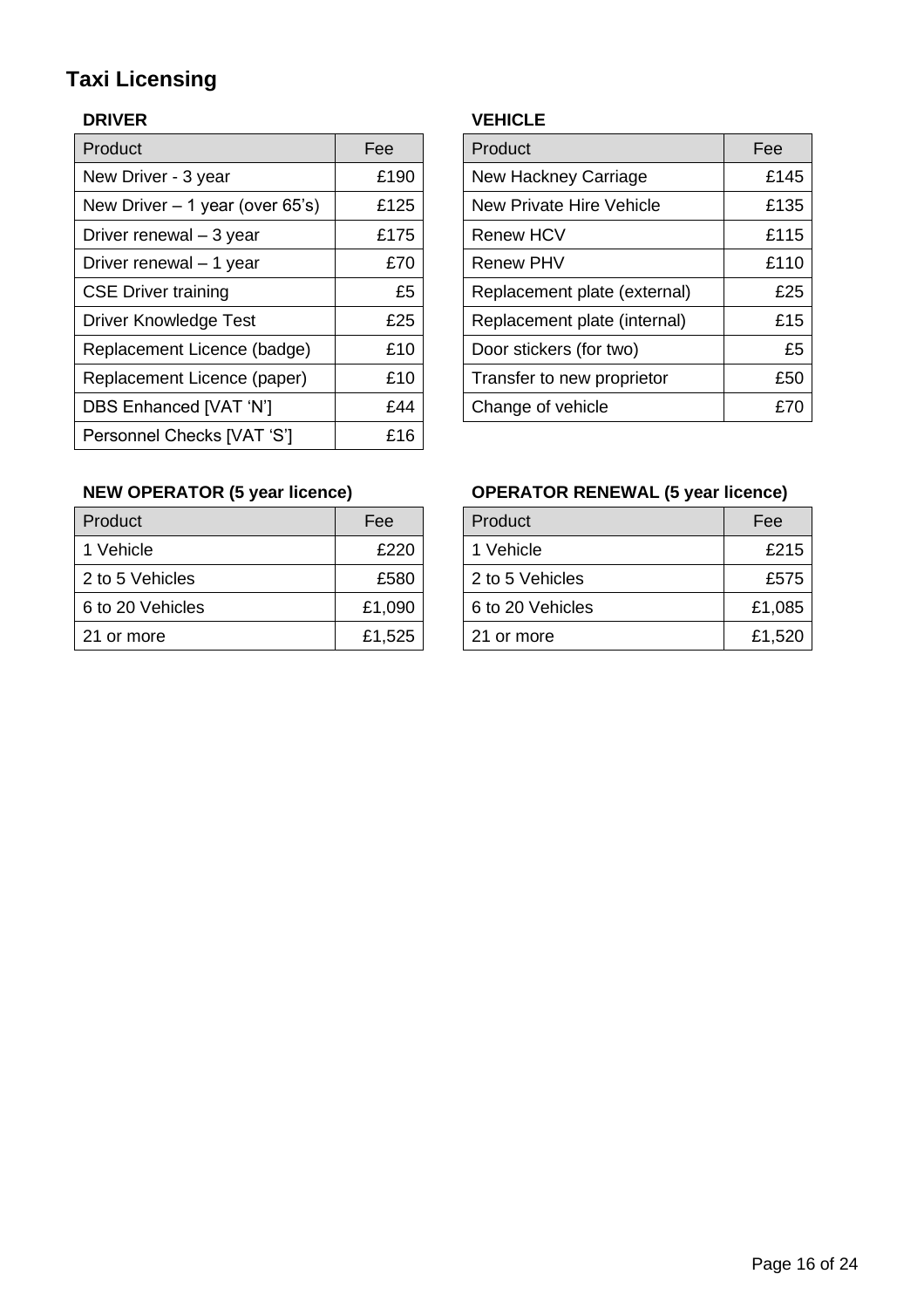# <span id="page-16-0"></span>**Other Licensing Fees**

| Product                                                            | Fee                       |
|--------------------------------------------------------------------|---------------------------|
| Scrap Metal Dealer - Site Licence                                  | £550                      |
| Scrap Metal Dealer - Collector's licence                           | £350                      |
| Scrap Metal Dealer - Variation                                     | £90                       |
| <b>Second Hand Goods' Dealers</b>                                  | £55                       |
| <b>Sex Establishment</b>                                           | £2,000                    |
| <b>Street Traders</b>                                              | £885                      |
| Piercing / tattoo / acupuncture / electrolysis - first artist      | £180                      |
| Piercing / tattoo / acupuncture / electrolysis - additional artist | £98                       |
| Riding Establishments - Ages up to 15                              | £245                      |
| Riding Establishments - Ages 16 to 25                              | £275                      |
| Riding Establishments - Ages over 25                               | £305                      |
| Dangerous Wild Animals (2 year)                                    | £454                      |
| Animal Boarding - Up to 30                                         | £104                      |
| Animal Boarding - More than 30                                     | £126                      |
| Dog Breeding - Up to 10 bitches                                    | £150                      |
| Dog Breeding - Over 10 bitches                                     | £210                      |
| Pet Shop                                                           | £140                      |
| $Zoo$ – new (4 years)                                              | £1,236 / £711 [14.2 ex]   |
| Zoo - renewal (6 Years)                                            | £2,040 / £1,106 [14.2 ex] |
| <b>Street Collection Permit</b>                                    | No charge                 |
| <b>House to House Collection</b>                                   | No charge                 |

# <span id="page-16-1"></span>**Enforcement Charges**

| Product                      | Fee                     |
|------------------------------|-------------------------|
| Smoke Free (Fixed Penalties) | £200 / £150 / £50 / £30 |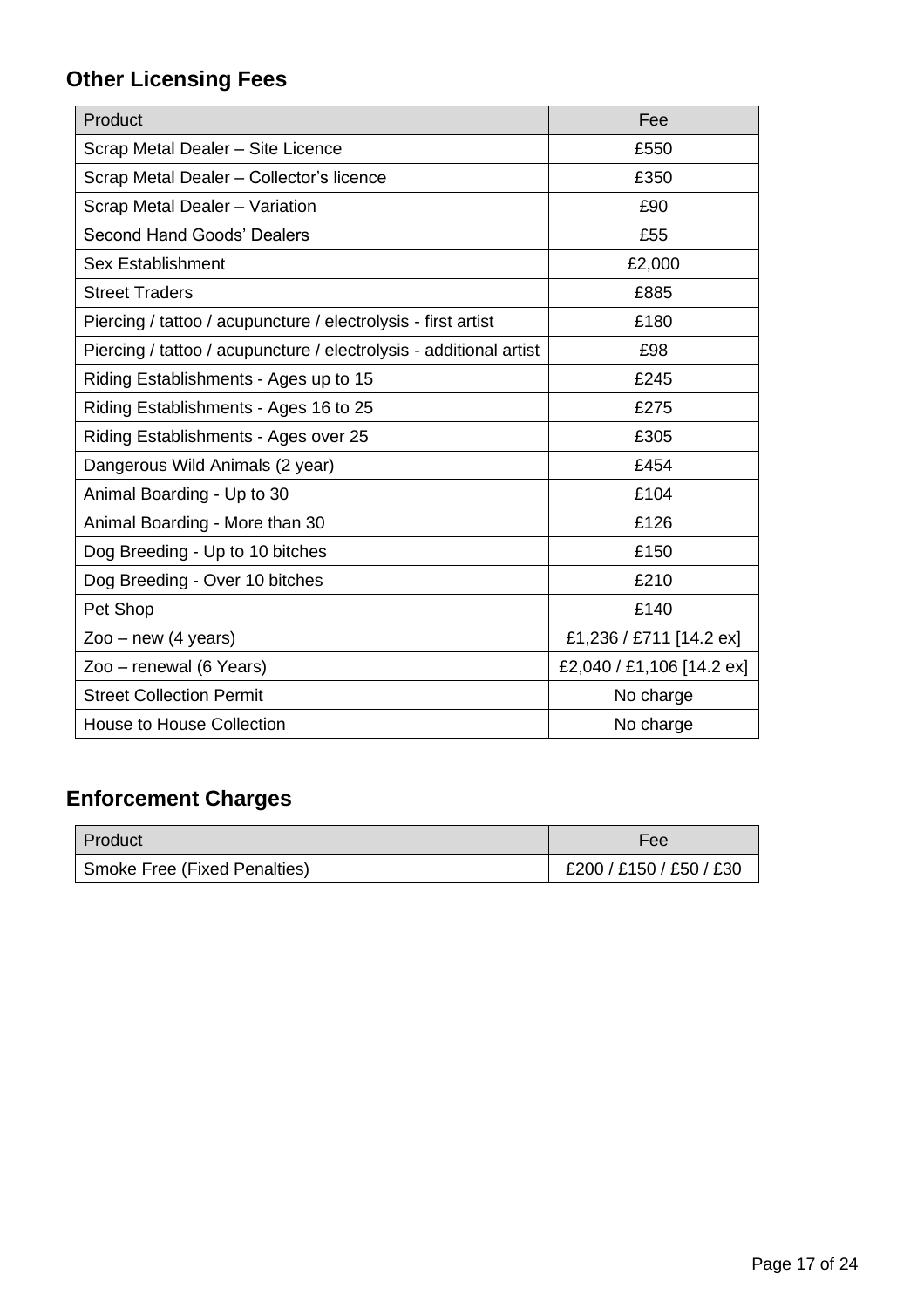# **Public Health**

# <span id="page-17-1"></span><span id="page-17-0"></span>**Pest Control (Disinfestation)**

| <b>DETAILS</b>                                       | <b>VAT</b> | <b>UNIT OF</b><br><b>CHARGE</b>                           | <b>CHARGE</b>                                    |
|------------------------------------------------------|------------|-----------------------------------------------------------|--------------------------------------------------|
| Domestic - wasps                                     | S          | per visit                                                 | £44.00                                           |
| Insects - ants, fleas, other                         | S          | per treatment                                             | £56.00                                           |
| bedbugs                                              | S          | per treatment                                             | £130.00                                          |
| cockroaches                                          | S          | per treatment                                             | £27.00 per 30mins,<br>on quotation               |
| Mammals (Grey Squirrels) (Domestic or<br>Commercial) | S          | Survey and set<br>up plus per<br>animal capture<br>charge | $£104 + £21$ per<br>animal captured              |
| Moles                                                | S          | per treatment                                             | On quotation<br>charged at £27.00<br>per 30 mins |
| Commercial - single treatment small                  | S          | per treatment                                             | On quotation                                     |
| <b>Commercial - Contract Assessment</b>              | S          | per contract                                              | On quotation                                     |
| Insect identification                                | S          | per identification                                        | £15.00                                           |
| Smoke test (drainage not pest related)               | S          | per test                                                  | £202.00                                          |
| Pest control building proofing                       | S          | per treatment                                             | £27.00 per 30 mins                               |
| Domestic (rats and mice)                             | S          | per treatment                                             | No charge for<br>domestic premises               |
| <b>Bumblebee Nest removal</b>                        | S          | Per nest                                                  | £43.00                                           |

# <span id="page-17-2"></span>**Private Water Supplies**

| <b>DETAILS</b>                                                                                                       | <b>VAT</b> | <b>UNIT OF</b><br><b>CHARGE</b> | <b>CHARGE</b>                                      |
|----------------------------------------------------------------------------------------------------------------------|------------|---------------------------------|----------------------------------------------------|
| Risk assessment                                                                                                      | N          | each assessment                 | Cost of officer time<br>@ £38 per hour             |
| Investigation                                                                                                        | N          | For each<br>investigation       | Cost of officer time<br>@ £38 per hour             |
| Analysing a sample                                                                                                   |            |                                 |                                                    |
| Taken under Regulation 10                                                                                            | N          | Per sample                      | £76 plus laboratory<br>fees                        |
| Large supplies (Regulation 9 Group A & B)                                                                            | N          | Per sample                      | £76 plus laboratory<br>fees                        |
| Carrying out works or measures that an owner has<br>failed to carry out in accordance with an<br>improvement notice. |            |                                 | At cost – recovered<br>from the relevant<br>person |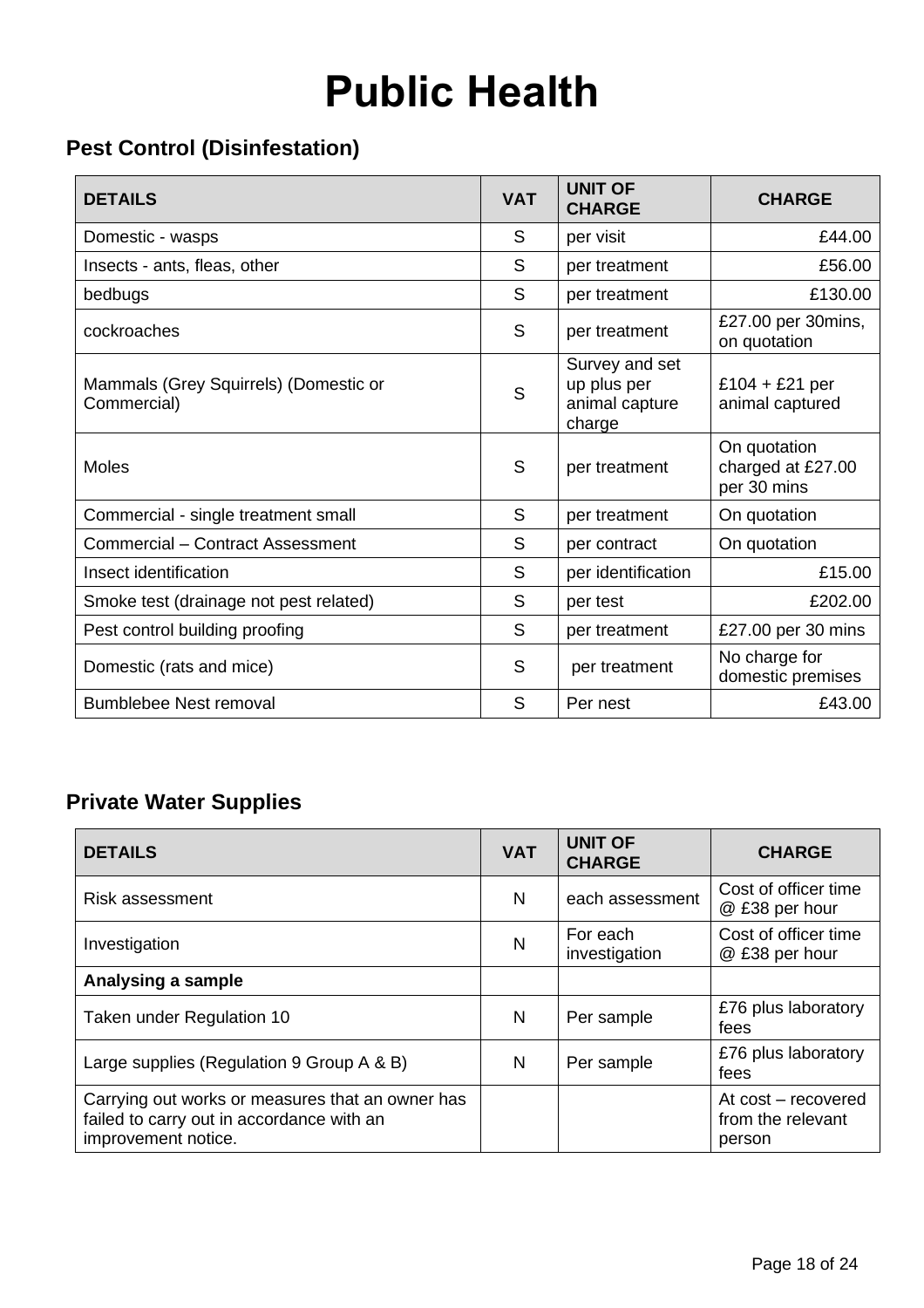# <span id="page-18-0"></span>**Housing**

| <b>DETAILS</b>                                                           | <b>VAT</b> | <b>UNIT OF</b><br><b>CHARGE</b> | <b>CHARGE</b>                                                  |
|--------------------------------------------------------------------------|------------|---------------------------------|----------------------------------------------------------------|
| Housing Notice /Order                                                    | N          | Per Notice                      | £450                                                           |
| House of Multiple Occupation License                                     | N          | Per License                     | £850                                                           |
| Variation and renewals to House of Multiple<br><b>Occupation License</b> | N          | Per variation/<br>renewals      | £600                                                           |
|                                                                          |            |                                 | £5,000                                                         |
| <b>Fixed Penalty Notice under property Redress</b><br>Scheme             | N          | Per FPN                         | Reduced to £3000<br>if paid within 28<br>days                  |
| Fixed Penalty Notice under Smoke and Carbon<br>Monoxide Regs             | N          | Per FPN                         | £1000 first offence<br>and £5000 for any<br>subsequent offence |
| Immigration Inspection                                                   | N          | Per inspection                  | £155                                                           |

# <span id="page-18-1"></span>**Food Hygiene**

| <b>DETAILS</b>                                                                        | <b>VAT</b> | <b>UNIT OF</b><br><b>CHARGE</b> | <b>CHARGE</b> |
|---------------------------------------------------------------------------------------|------------|---------------------------------|---------------|
| Requested re-inspection for purposes of re-rating<br>under Food Hygiene Rating Scheme | N          | Per application                 | £158          |

### <span id="page-18-2"></span>**Miscellaneous**

| <b>DETAILS</b>                              | <b>VAT</b> | <b>UNIT OF</b><br><b>CHARGE</b> | <b>CHARGE</b>                                     |
|---------------------------------------------|------------|---------------------------------|---------------------------------------------------|
| <b>Export Certificate</b>                   | N          | Per certificate                 | £57                                               |
| <b>Contaminated Land Enquiries</b>          | N          | per hour                        | £133                                              |
| Community Protection Notice (Fixed Penalty) | N          | Per Notice                      | £100. Reduced to<br>£50 if paid within 14<br>days |
| Car boot sales Category 1 Up to 12 pitches  | N          | Per event                       | £26                                               |
| Car boot sales Category 2 - 13 - 49 pitches | N          | Per event                       | £36                                               |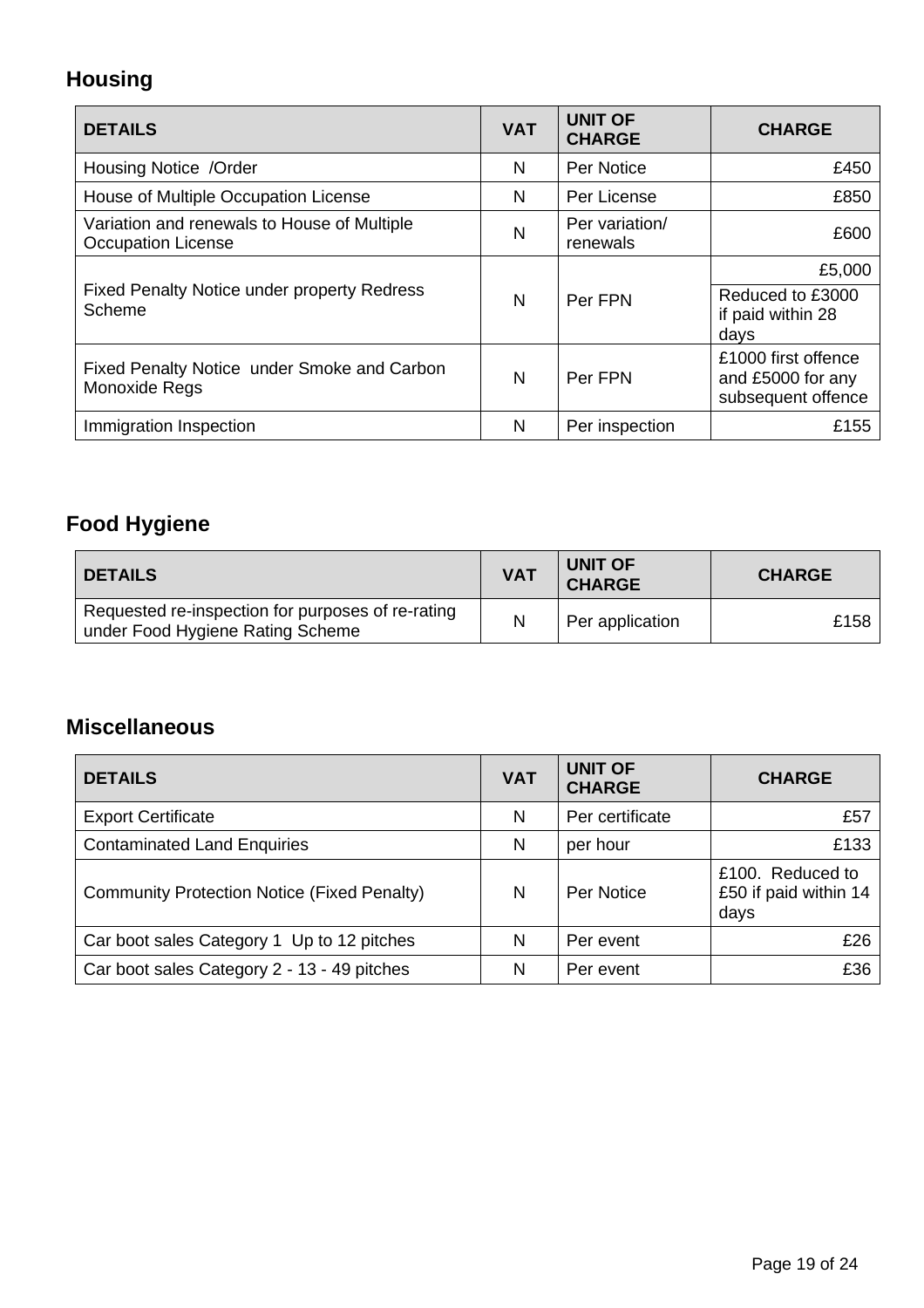# <span id="page-19-0"></span>**Conference and Business Centre**

|                             | <b>Working hours</b>            |                                |                                    |                                                      |                                 |                                |                                    |                                                      |                                 |
|-----------------------------|---------------------------------|--------------------------------|------------------------------------|------------------------------------------------------|---------------------------------|--------------------------------|------------------------------------|------------------------------------------------------|---------------------------------|
|                             |                                 |                                | Commercial                         |                                                      | Charity                         |                                |                                    | <b>Outside Hours</b>                                 |                                 |
| Room                        | Full Day -<br>5 hours &<br>over | Half Day -<br>Under 5<br>hours | Tea &<br>Coffee<br>Cost per<br>cup | Hourly<br>Rate - No<br>Refresh-<br>ments<br>included | Full Day -<br>5 hours &<br>over | Half Day -<br>Under 5<br>hours | Tea &<br>Coffee<br>Cost per<br>cup | Price per<br>hour over<br>and<br>above<br>basic rate | Price per<br>hour after<br>10pm |
| <b>FULL</b><br><b>SUITE</b> | £425                            | £250                           | Included                           | N/A                                                  | £140                            | £85                            | £1.50                              | £20                                                  | £35                             |
| <b>SHIELD</b>               | £275                            | £200                           | Included                           | £72.50                                               | £85                             | £55                            | £1.50                              | £20                                                  | £35                             |
| <b>WHEEL</b>                | £250                            | £175                           | Included                           | £55                                                  | £85                             | £55                            | £1.50                              | £20                                                  | £35                             |
| <b>CROSS</b>                | £250                            | £175                           | Included                           | £55                                                  | £85                             | £55                            | £1.50                              | £20                                                  | £35                             |
| <b>PADDOCK</b>              | £175                            | £85                            | £1.50                              | £37.50                                               | £55                             | £30                            | £1.50                              | £15                                                  | £25                             |
| <b>LOSTOCK</b>              | £175                            | £85                            | £1.50                              | £37.50                                               | £55                             | £30                            | £1.50                              | £15                                                  | £25                             |
| <b>RIBBLE</b>               | £125                            | £60                            | £1.50                              | £27.50                                               | £30                             | £17.50                         | £1.50                              | £10                                                  | £20                             |

All prices quoted are excluding VAT at 20%

# <span id="page-19-1"></span>**Council Tax and Business Rates - Summons and Liability Orders**

| <b>Type of Fee</b>                                                                  | Unit of<br>Charge | <b>Charge per</b><br><b>Unit</b> | <b>VAT</b> |
|-------------------------------------------------------------------------------------|-------------------|----------------------------------|------------|
| Council Tax Administration - recovery admin<br>costs for summons                    | Each              | £58.50                           | N          |
| Council Tax Administration - recovery admin<br>costs for liability orders           | Each              | £22.00                           | N          |
| <b>Business Rates Administration - recovery</b><br>admin costs for summons          | Each              | £58.50                           | N          |
| <b>Business Rates Administration - recovery</b><br>admin costs for liability orders | Each              | £22.00                           | N          |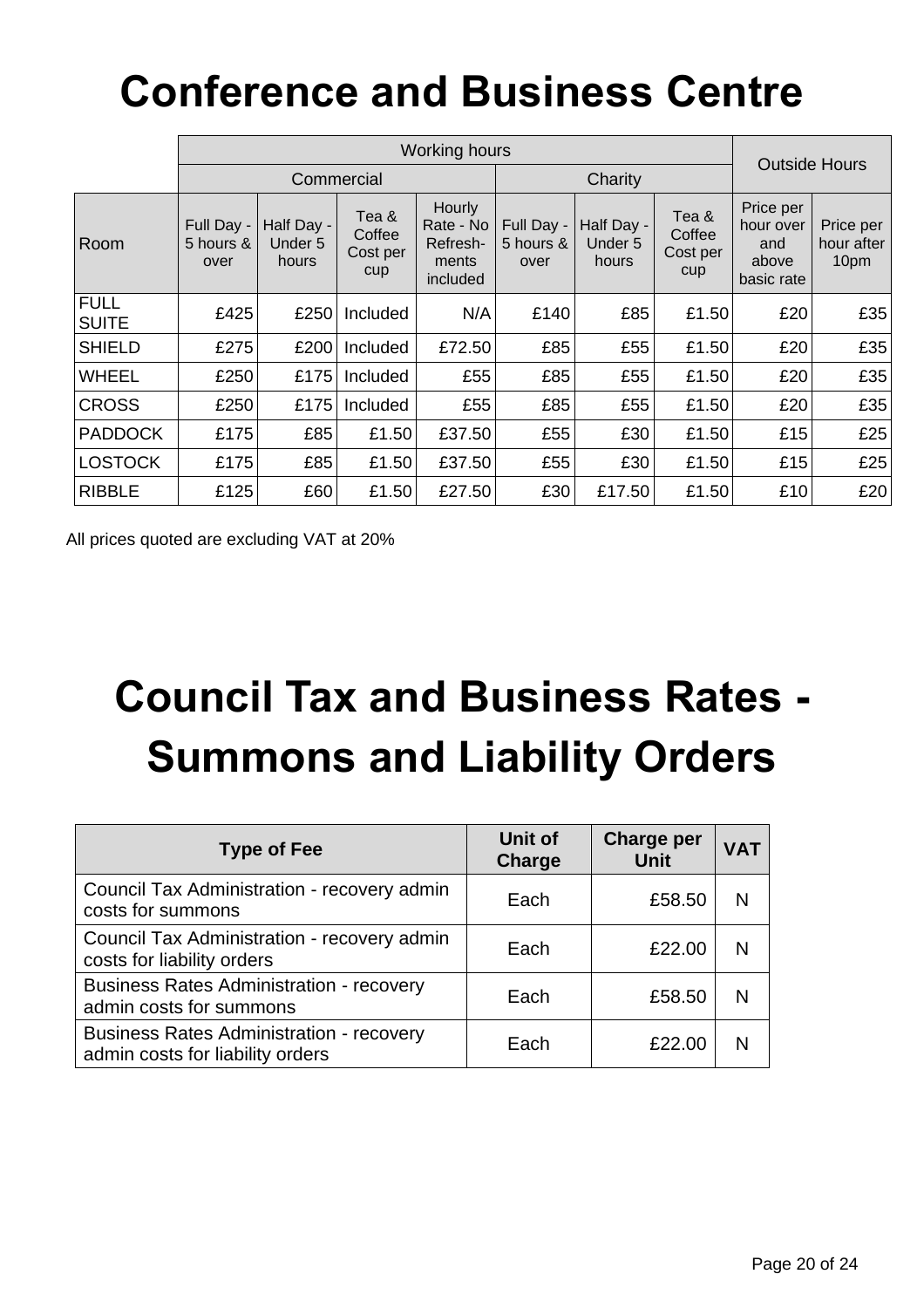# **Legal Services**

<span id="page-20-0"></span>Where matters are more complex, variation from these charges will be discussed at the outset.

Note: all charges below are VAT category N

| Service                                  | Charge                                                                      |
|------------------------------------------|-----------------------------------------------------------------------------|
| Drafting Of Lease                        | £400                                                                        |
| Disposal Of Land                         | £500                                                                        |
| Disposal Of Large Site                   | £500 and/or hourly rate<br>thereafter                                       |
| <b>Acquisition Of Public Open Space</b>  | £500                                                                        |
| Disposal Of Land Via Auction             | £1000 or 1.5% of sale<br>price (whichever is<br>higher)                     |
| <b>Drafting Of Easement</b>              | £300                                                                        |
| Drafting Of Wayleave Agreements          | £150                                                                        |
| Memorandum For Rent Review               | £50                                                                         |
| <b>Retrospective Consent</b>             | £400                                                                        |
| Drafting Of Section 106 Agreement        | £1000 minimum<br>(complicated matters to<br>be on a time recovery<br>basis) |
| <b>Footpath Diversion</b>                | £1500 minimum (plus<br>advertising costs)                                   |
| <b>Prosecution Work For Other Bodies</b> | £100 per hour                                                               |
| Licence To Assign                        | £350                                                                        |
| <b>Licence To Underlet</b>               | £350                                                                        |
| Photocopying - Tree protection Order     | £20                                                                         |
| Photocopying - Section 106 Agreement     | £50                                                                         |
| Photocopying - Lease                     | £50                                                                         |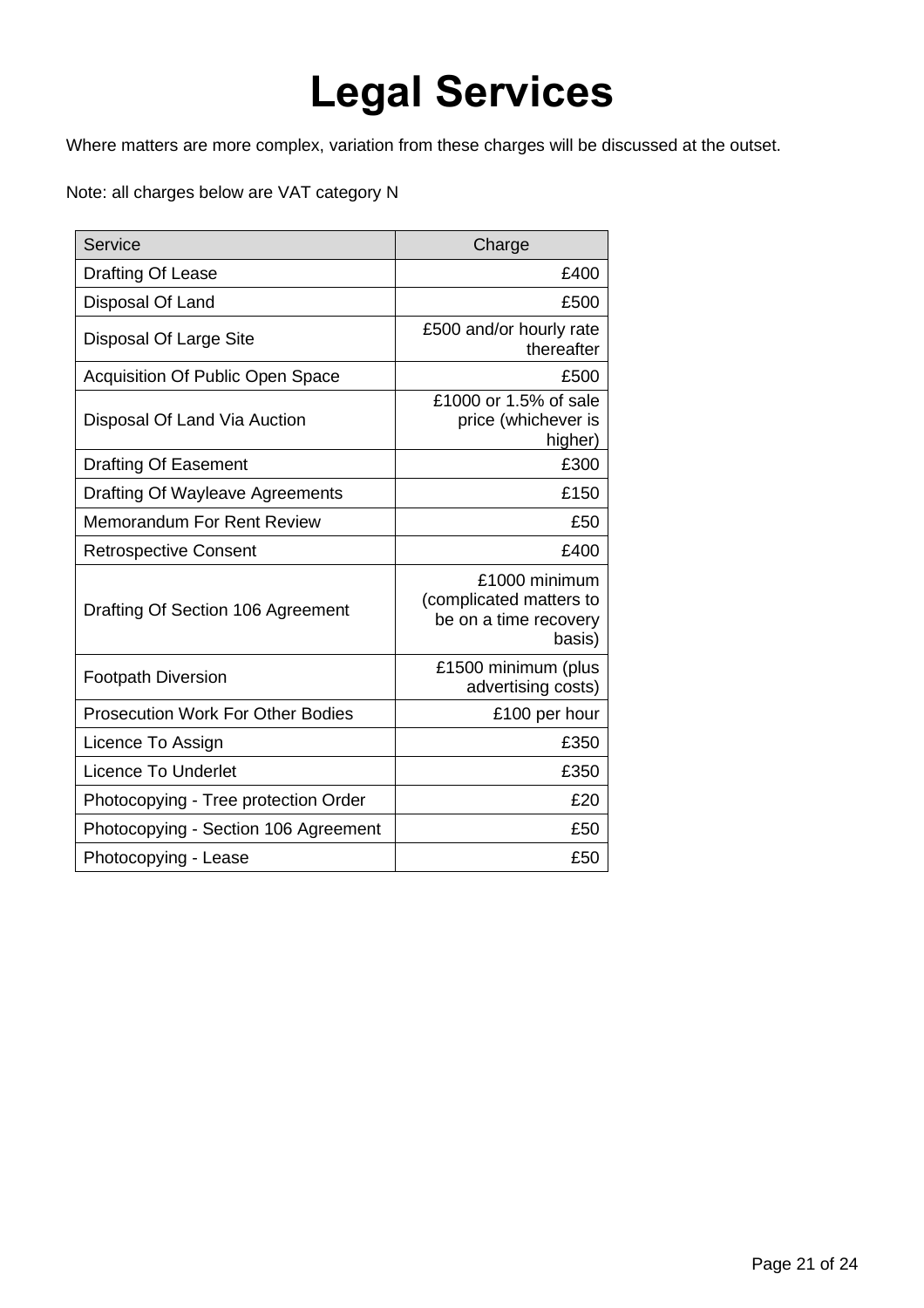# **Parking**

### <span id="page-21-0"></span>**Churchill Way / Sumner St / East St – All Leyland (Short Stay)**

| Length of Stay | Charge |
|----------------|--------|
| 0-3 Hours      |        |

#### **Ecroyd St, Leyland**

| Length of Stay | Charge |
|----------------|--------|
| 0-3 Hours      | £1     |
| 3-5 hours      | £З     |
| Over 5 hours   | £10    |

### **King St, Leyland / Hope Terrace, Lostock Hall (Long Stay)**

| Length of Stay | Charge |
|----------------|--------|
| 0-3 Hours      | £1     |
| All day        | £3     |
| 7 days         | F12    |

### **Leyland Railway Station (Long Stay)**

| Length of Stay | Charge |
|----------------|--------|
| 1 Day          | £1     |
| 2 Days         | £2     |
| 3 Days         | £3     |
| Weekly         | £4     |

#### **Business Parking Permits**

Business Permits are available for some of the council's car parks (numbers limited) at an annual charge of £250 on Churchill Way, Ecroyd Street and Sumner Street in Leyland and Hope Terrace in Lostock Hall.

The cost on King Street, Leyland is £220, the Railway Station car park £180 The above costs include VAT at standard rate.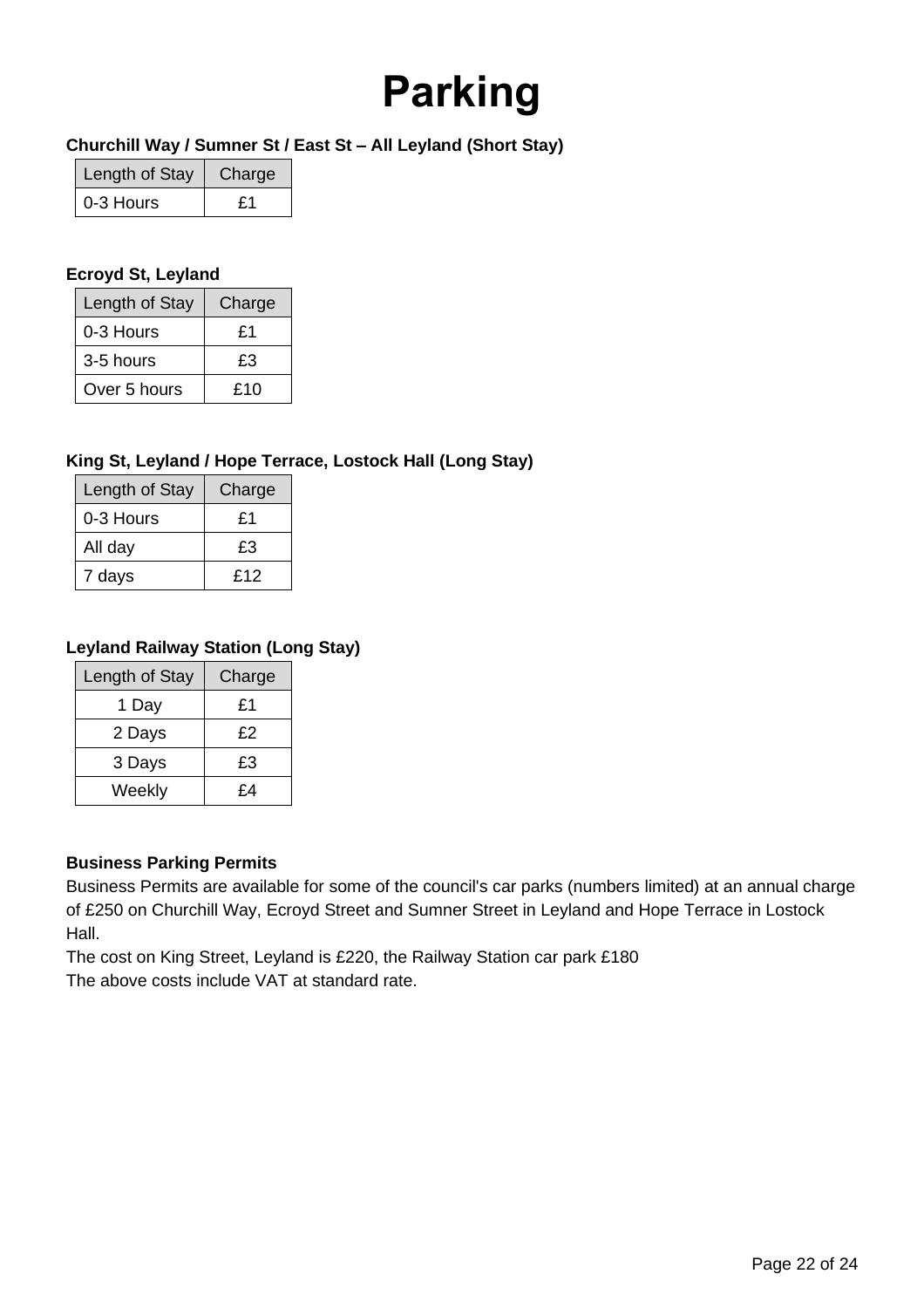# **Sports Pitches**

#### <span id="page-22-0"></span>**Football Pitches**

| Type of Fee | Unit of Charge | <b>New Teams</b> | <b>Existing Teams</b><br>(33% Reduction) | <b>VAT</b> |
|-------------|----------------|------------------|------------------------------------------|------------|
| Cat A(S)    | Per season     | £489.71          | £328.10                                  | S          |
| Cat $A(J)$  | Per season     | £244.85          | £164.50                                  | S          |
| Cat B(S)    | Per season     | £383.37          | £256.86                                  | S          |
| Cat B (J)   | Per season     | £191.68          | £128.43                                  | S          |
| Cat C(S)    | Per season     | £209.26          | £140.20                                  | S          |
| Cat C (J)   | Per season     | £104.63          | £70.10                                   | S          |

Categories:

Seniors over 18

Juniors under 18

Cat A - Changing accommodation, goal posts erected, pitches marked out

Cat B - Changing accommodation, pitches marked out

Cat C - Pitch only

# **Waste and Recycling**

<span id="page-22-1"></span>

| Type of Fee                                               | Unit of Charge      | Charge per<br>Unit | VAT |
|-----------------------------------------------------------|---------------------|--------------------|-----|
| <b>Civic Amenity Collection (Non electrical</b><br>items) | up to 4 items       | £16.00             | N   |
| <b>Additional Items</b>                                   |                     | £4.00              | N   |
| Electrical Household items                                | 1 item              | £12.00             | N   |
| <b>Garden Waste Collection Service</b>                    | Per bin per<br>vear | £25.00             | N   |